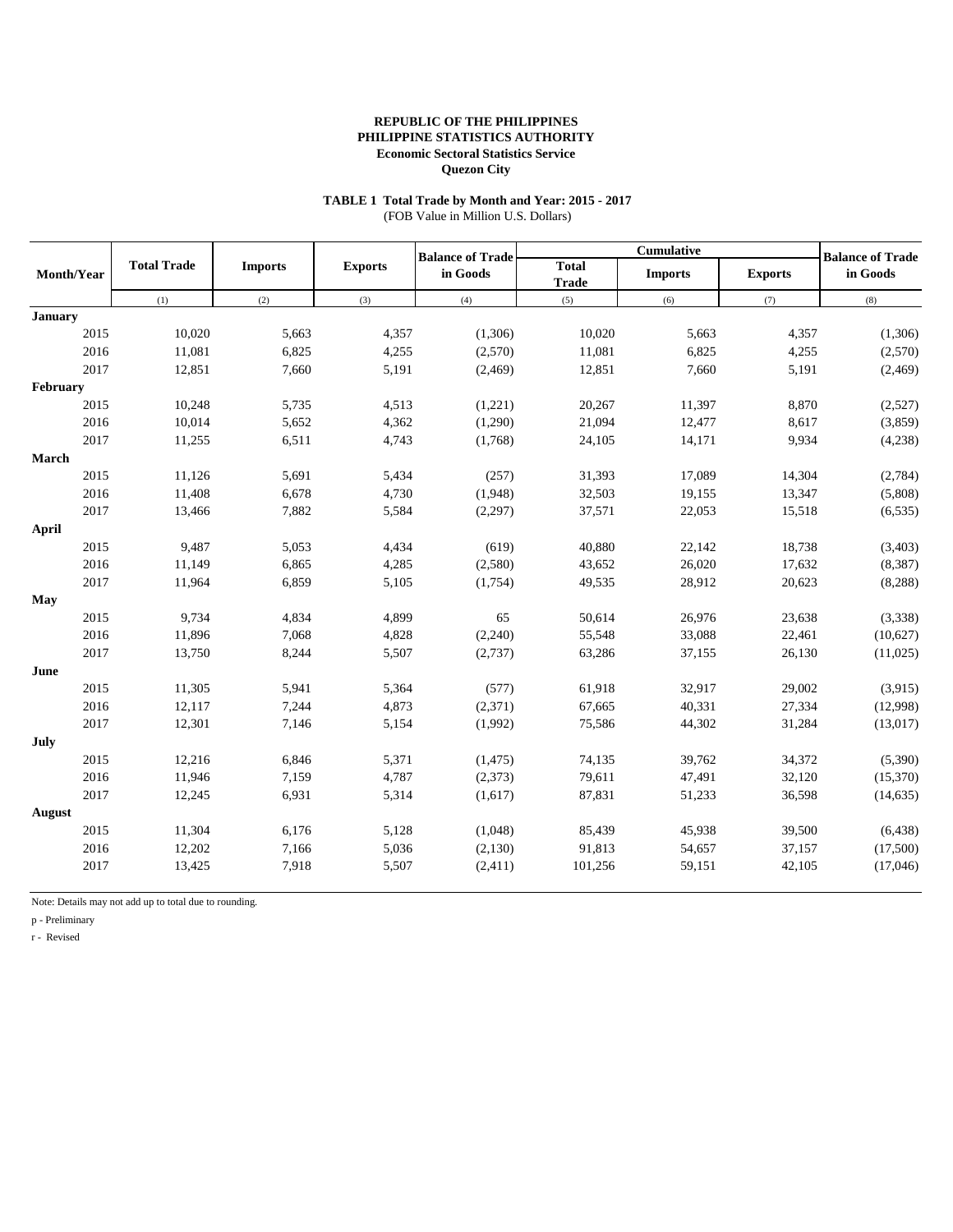# **TABLE 1a Growth Rate by Month and Year: 2015 - 2017**

|                |                    |                |                | <b>Balance of</b>        |                              |                | <b>Balance of</b> |                          |
|----------------|--------------------|----------------|----------------|--------------------------|------------------------------|----------------|-------------------|--------------------------|
| Month/Year     | <b>Total Trade</b> | <b>Imports</b> | <b>Exports</b> | <b>Trade in</b><br>Goods | <b>Total</b><br><b>Trade</b> | <b>Imports</b> | <b>Exports</b>    | <b>Trade in</b><br>Goods |
|                | (1)                | (2)            | (3)            | (4)                      | (5)                          | (6)            | (7)               | (8)                      |
| <b>January</b> |                    |                |                |                          |                              |                |                   |                          |
| 2015           | (3.3)              | (5.7)          | (0.0)          | (20.8)                   | (3.3)                        | (5.7)          | (0.0)             | (20.8)                   |
| 2016           | 10.6               | 20.5           | (2.3)          | 96.8                     | 10.6                         | 20.5           | (2.3)             | 96.8                     |
| 2017           | 16.0               | 12.2           | 22.0           | (3.9)                    | 16.0                         | 12.2           | 22.0              | (3.9)                    |
| February       |                    |                |                |                          |                              |                |                   |                          |
| 2015           | 7.8                | 18.1           | (3.0)          | 496.1                    | 2.0                          | 4.9            | (1.5)             | 36.3                     |
| 2016           | (2.3)              | (1.4)          | (3.4)          | 5.6                      | 4.1                          | 9.5            | (2.8)             | 52.7                     |
| 2017           | 12.4               | 15.2           | 8.7            | 37.1                     | 14.3                         | 13.6           | 15.3              | 9.8                      |
| <b>March</b>   |                    |                |                |                          |                              |                |                   |                          |
| 2015           | 3.5                | 3.7            | 3.1            | 18.4                     | 2.5                          | 4.5            | 0.2               | 34.5                     |
| 2016           | $2.5\,$            | 17.3           | (13.0)         | 657.6                    | 3.5                          | 12.1           | (6.7)             | 108.6                    |
| 2017           | 18.0               | 18.0           | 18.1           | 17.9                     | 15.6                         | 15.1           | 16.3              | 12.5                     |
| <b>April</b>   |                    |                |                |                          |                              |                |                   |                          |
| 2015           | (4.5)              | (5.8)          | (2.8)          | (22.9)                   | 0.8                          | $2.0\,$        | (0.5)             | 18.5                     |
| 2016           | 17.5               | 35.9           | (3.4)          | 316.8                    | 6.8                          | 17.5           | (5.9)             | 146.5                    |
| 2017           | 7.3                | (0.1)          | 19.1           | (32.0)                   | 13.5                         | 11.1           | 17.0              | (1.2)                    |
| <b>May</b>     |                    |                |                |                          |                              |                |                   |                          |
| 2015           | (11.5)             | (4.6)          | (17.4)         | (92.5)                   | (1.8)                        | 0.7            | (4.6)             | 66.1                     |
| 2016           | 22.2               | 46.2           | (1.4)          | (3,547.8)                | 9.7                          | 22.7           | (5.0)             | 218.3                    |
| 2017           | 15.6               | 16.6           | 14.0           | 22.2                     | 13.9                         | 12.3           | 16.3              | 3.7                      |
| June           |                    |                |                |                          |                              |                |                   |                          |
| 2015           | 9.9                | 23.0           | (1.8)          | (191.1)                  | 0.1                          | 4.1            | (4.1)             | 184.2                    |
| 2016           | $7.2\,$            | 21.9           | (9.2)          | 311.0                    | 9.3                          | 22.5           | (5.8)             | 232.0                    |
| 2017           | 1.5                | (1.3)          | 5.8            | (16.0)                   | 11.7                         | 9.8            | 14.5              | 0.2                      |
| <b>July</b>    |                    |                |                |                          |                              |                |                   |                          |
| 2015           | 11.2               | 23.0           | (1.0)          | 961.6                    | $1.8\,$                      | 7.0            | (3.6)             | 255.4                    |
| 2016           | (2.2)              | 4.6            | (10.9)         | 60.8                     | 7.4                          | 19.4           | (6.6)             | 185.2                    |
| 2017           | 2.5                | (3.2)          | 11.0           | (31.8)                   | 10.3                         | 7.9            | 13.9              | (4.8)                    |
| <b>August</b>  |                    |                |                |                          |                              |                |                   |                          |
| 2015           | (0.1)              | 5.7            | (6.3)          | 180.8                    | 1.5                          | 6.8            | (4.0)             | 240.7                    |
| 2016           | 7.9                | 16.0           | (1.8)          | 103.2                    | $7.5$                        | 19.0           | (5.9)             | 171.8                    |
| 2017           | 10.0               | 10.5           | 9.3            | 13.2                     | 10.3                         | 8.2            | 13.3              | (2.6)                    |
|                |                    |                |                |                          |                              |                |                   |                          |

Note: Details may not add up to total due to rounding.

p - Preliminary

r - Revised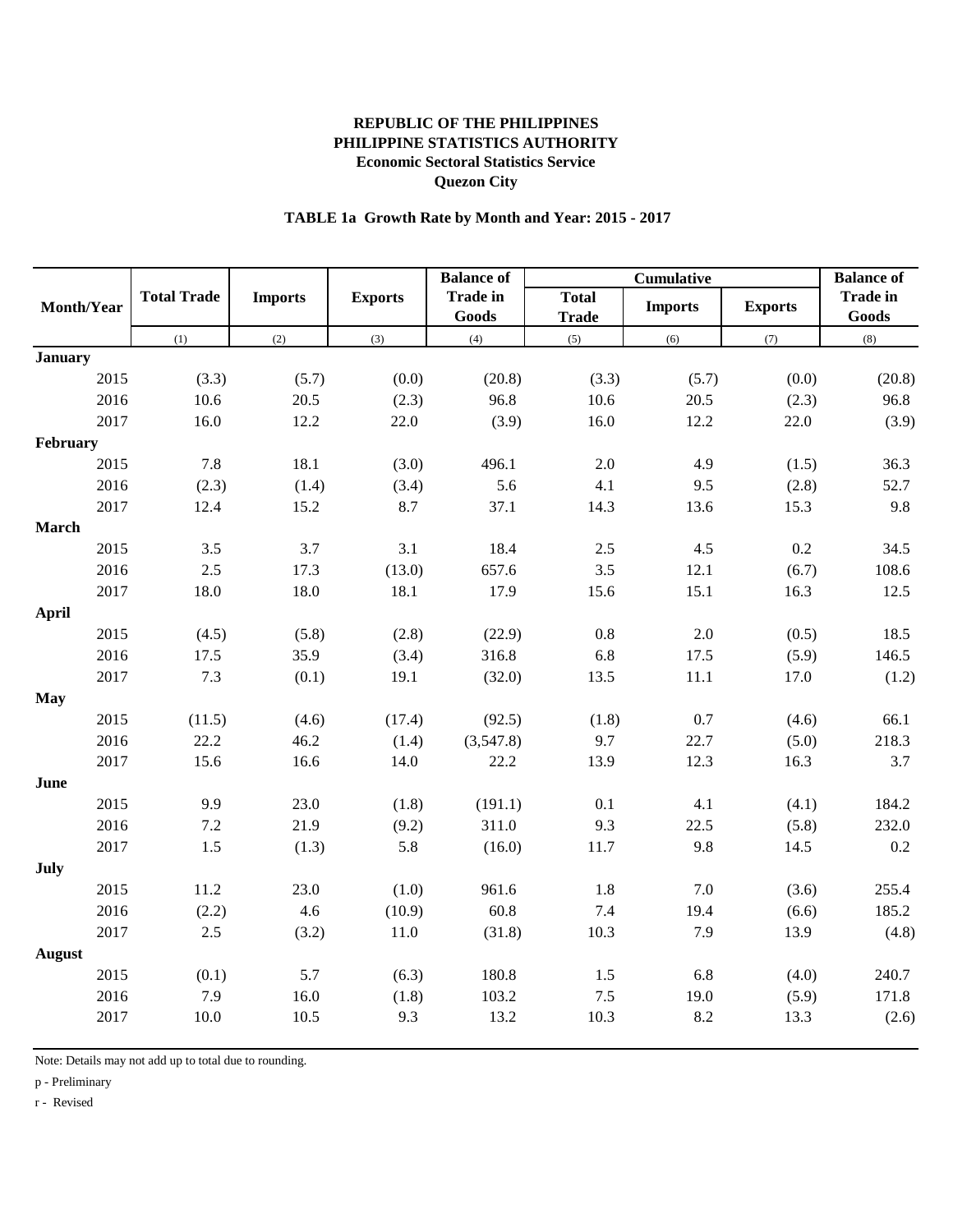## **TABLE 2 Philippine Exports by Commodity Groups**

August 2017 and 2016<br>(FOB Value in Million U.S. Dollars)

|                |                                                                           | 2017                |            | 2016                | Growth     |                  |
|----------------|---------------------------------------------------------------------------|---------------------|------------|---------------------|------------|------------------|
|                | <b>Commodity Groups</b>                                                   | August <sup>P</sup> | % Share    | August <sup>r</sup> | % Share    | Rate %           |
|                |                                                                           | (1)                 | (2)        | (3)                 | (4)        | (5)              |
|                | <b>Total Exports</b>                                                      | 5,506.83            | 100.0      | 5,036.07            | 100.0      | 9.3              |
| 1              | <b>Electronic Products</b>                                                | 2,859.47            | 51.9       | 2,763.94            | 54.9       | 3.5              |
|                | a) Components/Devices (Semiconductors)                                    | 2,076.89            | 37.7       | 2,005.38            | 39.8       | 3.6              |
|                | b) Electronic Data Processing                                             | 490.08              | 8.9        | 492.20              | 9.8        | (0.4)            |
|                | c) Office Equipment                                                       | 73.24               | 1.3        | 44.55               | 0.9        | 64.4             |
|                | d) Consumer Electronics                                                   | 27.55               | 0.5        | 13.81               | 0.3        | 99.4             |
|                | e) Telecommunication                                                      | 38.41               | 0.7        | 68.33               | 1.4        | (43.8)           |
|                | f) Communication/Radar                                                    | 66.08               | 1.2        | 45.57               | 0.9        | 45.0             |
|                | g) Control and Instrumentation                                            | 73.69               | 1.3        | 71.85               | 1.4        | 2.6              |
|                | h) Medical/Industrial Instrumentation                                     | 7.34                | 0.1        | 9.93                | 0.2        | (26.1)           |
|                | i) Automotive Electronics                                                 | 6.21                | 0.1        | 12.30               | 0.2        | (49.6)           |
| 2              | Other Manufactured Goods                                                  | 373.25              | 6.8        | 327.93              | 6.5        | 13.8             |
| 3              | Machinery & Transport Equipment                                           | 271.15              | 4.9        | 154.95              | 3.1        | 75.0             |
| $\overline{4}$ | Ignition Wiring Set and Other Wiring Sets Used in Vehicles,               |                     |            |                     |            |                  |
| 5              | Aircrafts and Ships 1/<br>Coconut Oil 2/                                  | 183.53              | 3.3<br>2.9 | 188.58<br>99.73     | 3.7<br>2.0 | (2.7)<br>61.2    |
| 6              | Metal Components 7/                                                       | 160.78<br>135.31    | 2.5        | 110.37              | 2.2        | 22.6             |
| $\tau$         | Gold 3/                                                                   | 119.99              | 2.2        | 41.85               | 0.8        | 186.7            |
| 8              | Chemicals                                                                 | 118.68              | 2.2        | 127.13              | 2.5        | (6.6)            |
| 9              | Electronic Eqpt. and Parts                                                | 111.23              | 2.0        | 64.95               | 1.3        | 71.3             |
| 10             | <b>Other Mineral Products</b>                                             | 106.13              | 1.9        | 130.99              | 2.6        | (19.0)           |
|                | TOP TEN EXPORTS TOTAL                                                     | 4,439.51            | 80.6       | 4,010.43            | 79.6       | 10.7             |
|                |                                                                           |                     |            |                     |            |                  |
|                | 11 Cathodes & Sections Of Cathodes, Of Refined Copper                     | 93.19               | 1.7        | 0.00                |            |                  |
|                | 12 Articles of Apparel and Clothing Accessories                           | 87.98               | 1.6        | 97.30               | 1.9        | (9.6)            |
|                | 13 Bananas (Fresh)                                                        | 77.76               | 1.4        | 58.42               | 1.2        | 33.1             |
|                | 14 Processed Food and Beverages                                           | 74.13               | 1.3        | 66.11               | 1.3        | 12.1             |
|                | 15 Pineapple and Pineapple Products<br>16 Woodcrafts and Furniture        | 70.66<br>67.19      | 1.3<br>1.2 | 62.15<br>200.82     | 1.2<br>4.0 | 13.7             |
| 17             | Misc. Manufactured Articles, n.e.s.                                       | 65.19               | 1.2        | 49.41               | 1.0        | (66.5)<br>31.9   |
|                | 18 Textile Yarns/Fabrics                                                  | 43.03               | 0.8        | 14.14               | 0.3        | 204.2            |
| 19             | Travel Goods and Handbags                                                 | 40.06               | 0.7        | 48.90               | 1.0        | (18.1)           |
|                | 20 Tuna $4/$                                                              | 39.25               | 0.7        | 21.33               | 0.4        | 84.0             |
| 21             | Special Transactions 5/                                                   | 33.03               | 0.6        | 24.19               | 0.5        | 36.5             |
|                | 22 Other Products Manufactured from Materials Imported on                 |                     |            |                     |            |                  |
|                | <b>Consignment Basis</b>                                                  | 31.13               | 0.6        | 47.43               | 0.9        | (34.4)           |
| 23             | <b>Dessicated Coconut</b>                                                 | 30.38               | 0.6        | 20.80               | 0.4        | 46.1             |
| 24             | Fish, fresh or preserved of which: Shrimps & Prawns                       |                     |            |                     |            |                  |
|                |                                                                           | 26.31               | 0.5        | 31.64               | 0.6        | (16.8)           |
| 25             | Processed Tropical Fruits                                                 | 23.29               | 0.4        | 22.98               | 0.5        | 1.4              |
| 26             | Non-Metallic Mineral Manufactures                                         | 20.51               | 0.4        | 9.03                | 0.2        | 127.1            |
|                | 27 Copper Concentrates                                                    | 13.43               | 0.2<br>0.2 | 45.63<br>14.25      | 0.9<br>0.3 | (70.6)           |
| 29             | 28 Baby Carr., Toys, Games, and Sporting Goods<br>Seaweeds and Carageenan | 13.35               | 0.2        | 17.60               | 0.3        | (6.3)            |
| 30             | Petroleum Products 6/                                                     | 13.08<br>12.79      | 0.2        | 17.68               | 0.4        | (25.7)<br>(27.7) |
| 31             | Iron & Steel                                                              | 12.69               | 0.2        | 9.22                | 0.2        | 37.6             |
| 32             | Sugar                                                                     | 12.33               | 0.2        | 0.00                | ÷.         |                  |
| 33             | <b>Unmanufactured Tobacco</b>                                             | 10.33               | 0.2        | 9.86                | 0.2        | 4.9              |
| 34             | Lumber                                                                    | 10.01               | 0.2        | 2.12                | 0.0        | 372.7            |
| 35             | <b>Activated Carbon</b>                                                   | 8.94                | 0.2        | 7.86                | 0.2        | 13.6             |
| 36             | Shrimps and Prawns, Fresh, Chilled or Frozen                              | 8.75                | 0.2        | 6.04                | 0.1        | 44.7             |
| 37             | Natural Rubber                                                            | 8.75                | 0.2        | 2.55                | 0.1        | 243.2            |
| 38             | Christmas Decor                                                           | 7.47                | 0.1        | 6.77                | 0.1        | 10.3             |
| 39             | Plywood                                                                   | 7.43                | 0.1        | 0.03                | 0.0        | $\boldsymbol{c}$ |
| 40             | Footwear                                                                  | 6.72                | 0.1        | 4.42                | 0.1        | 52.1             |
| 41             | Abaca Fibers                                                              | 4.15                | 0.1        | 2.29                | 0.0        | 81.3             |
| 42             | Other Agro-based                                                          | 3.70                | 0.1        | 3.56                | 0.1        | 4.0              |
| 43             | <b>Basketworks</b>                                                        | 3.12                | 0.1        | 4.19                | 0.1        | (25.5)           |
| 44<br>45       | Ceramic Tiles and Décor<br>Fertilizers, Manufactured                      | 2.58                | 0.0        | 1.35<br>0.58        | 0.0<br>0.0 | 91.8<br>334.0    |
| 46             | Copra Oil Cake or Meal                                                    | 2.51<br>2.24        | 0.0<br>0.0 | 7.03                | 0.1        | (68.1)           |
| 47             | Other Coconut Product                                                     | 2.15                | 0.0        | 2.20                | 0.0        | (2.4)            |
| 48             | Other Fruits and Vegetables                                               | 2.14                | 0.0        | 1.61                | 0.0        | 32.6             |
| 49             | Mangoes                                                                   | 1.42                | 0.0        | 1.04                | 0.0        | 37.0             |
| 50             | Others                                                                    | 74.18               | 1.3        | 83.12               | 1.7        | (10.8)           |

a - no export data

b - less than \$1,000

 c - growth rate greater than 1000 percent and above 1/ consists only of electrical wiring harness for motor vehicles

2/ includes crude and refined

3/ extracted from copper ores and concentrates

4/ includes fresh, frozen, prepared or preserved in airtight containers

5/ replacements and goods returned to the country whence exported 6/ includes refined petroleum products, manufactures from crude petroleum oil imported on consignment basis

7/ excluding brakes & servo-brakes

p preliminary

r revised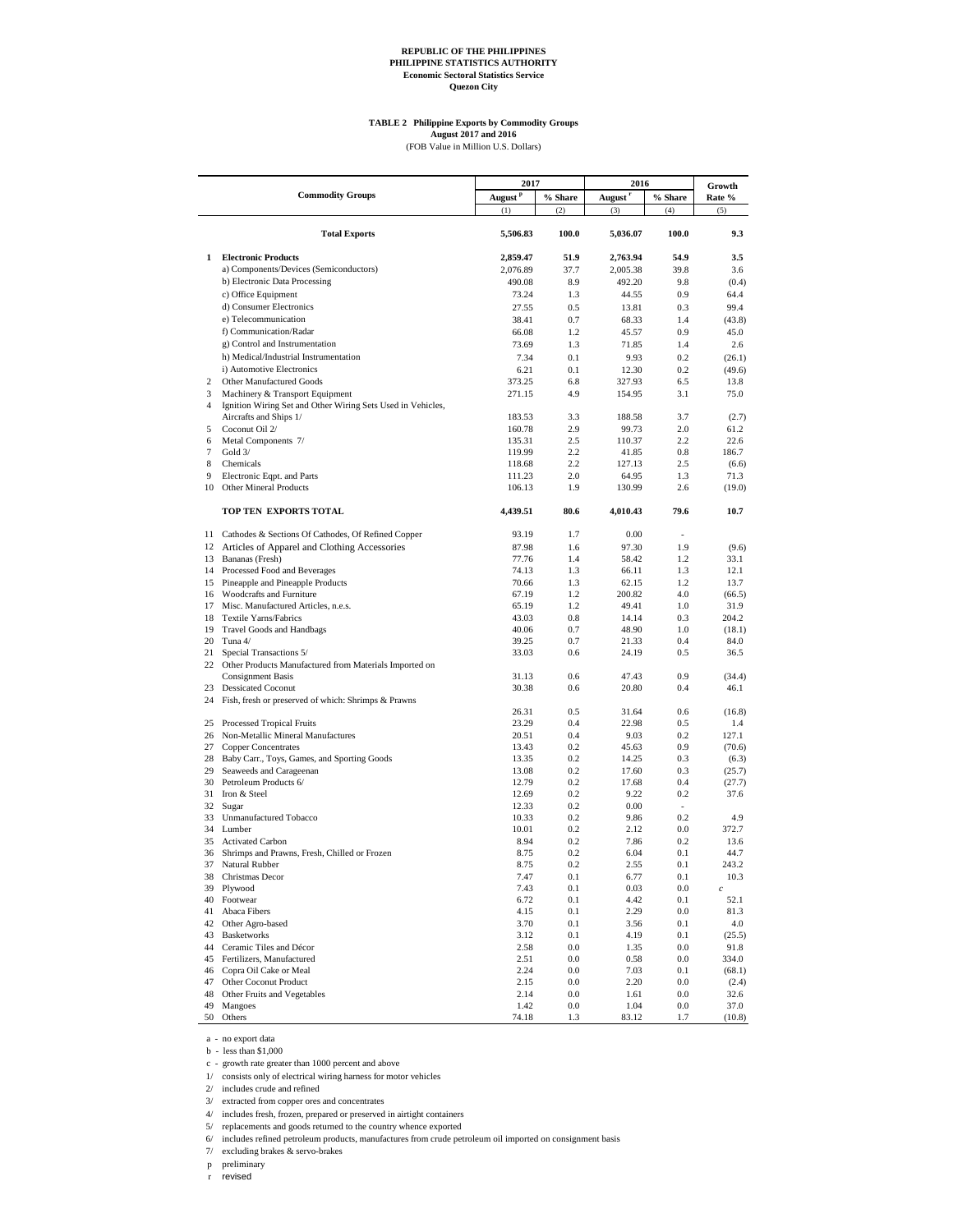#### **TABLE 2a Philippine Exports by Commodity Groups**

(FOB Value in U.S. Dollars) **January to August 2017 and 2016**

**2017 2016 Growth Jan-Aug <sup>p</sup> Jan-Aug <sup>r</sup> Rate %** (1)  $(2)$   $(3)$ **Total Exports 42,105,239,456 37,156,539,469 13.3 1 Electronic Products** 21,190,948,929 19,118,488,905 10.8<br>
a) Components/Devices (Semiconductors) 15,216,540,623 13,755,676,921 10.6 a) Components/Devices (Semiconductors) b) Electronic Data Processing 3,857,985,842 3,437,565,615 12.2 c) Office Equipment 489,085,444 273,511,270 78.8 d) Consumer Electronics (211,284,205 192,231,303 9.9<br>
e) Telecommunication (320,686,524 486,165,798 (34.0) e) Telecommunication f) Communication/Radar 460,147,588 304,613,833 51.1 g) Control and Instrumentation 525,393,907 476,163,135 10.3 h) Medical/Industrial Instrumentation  $42,598,849$   $81,960,006$   $(48.0)$ <br>
i) Automotive Electronics (39.2) i) Automotive Electronics 2 Other Manufactured Goods 2,866,605,611 2,467,116,173 16.2 3 Machinery & Transport Equipment 2,584,533,490 2,004,009,249 29.0 4 Aircrafts and Ships 1/ 1,416,927,585 1,320,062,308 7.3 Ignition Wiring Set and Other Wiring Sets Used in Vehicles, 5 Coconut Oil 2/ 1,074,878,252 652,660,480 64.7<br>6 Metal Components 7/ 985.254.017 756.275.511 30.3 6 Metal Components 7/ 985,254,017 756,275,511 30.3<br>7 Gold 3/ 7 Gold 3/ 770,838,172 385,168,280 100.1 770,838,172 8 Chemicals 1,068,390,214 1,016,237,883 5.1<br>9 Electronic Eqpt. and Parts 9 27,821,416 49.2 9 Electronic Eqpt. and Parts 787,444,663 527,821,416 10 Other Mineral Products<br>
11 Cathodes & Sections Of Cathodes, Of Refined Copper<br>
21 Octabre 365,077,357 633,751,565 36.5<br>
36.5 62,900,924 1,086.9 11 Cathodes & Sections Of Cathodes, Of Refined Copper 746,547,504 62,900,924 1,086.9 12 Articles of Apparel and Clothing Accessories 855,601,932 757,452,258 13.0<br>
13 Bananas (Fresh) 8 8 13 Bananas (Fresh) 6.88 (Fresh) 6.88 (Fresh) 429,844,687 395,146,337 8.8<br>14 Processed Food and Beverages 6.657 (Fresh) 531,915,705 456,558,849 16.5 14 Processed Food and Beverages 531,915,705 456,558,849<br>15 Pineapple and Pineapple Products 408 378 265 460.058.714 15 Pineapple and Pineapple Products 408,378,265 460,058,714 (11.2) 16 Woodcrafts and Furniture 1,304,024,372 2,071,090,369 (37.0) 17 Misc. Manufactured Articles, n.e.s. 407,230,506 497,385,292 (18.1) 18 Textile Yarns/Fabrics 160,489,878 126,297,322 27.1<br>19 Travel Goods and Handbags 160,489,876 317,264,811 1.9 19 Travel Goods and Handbags 1323,386,976 317,264,811 1.9<br>
20 Tuna 4/ 270,900,603 154,767,434 75.0  $\begin{array}{cccc} 270,900,603 & 154,767,434 & 75.0 \\ 240,369,502 & 238,809,849 & 0.7 \end{array}$ 21 Special Transactions 5/ 240,369,502 238,809,849 0.7 22 Consignment Basis 209,242,687 274,852,390 (23.9) Other Products Manufactured from Materials Imported on 23 Dessicated Coconut 164,317,523 109,531,633 50.0  $24$ Fish, fresh or preserved of which: Shrimps & Prawns 197,084,360 216,032,819 (8.8)<br>174,652,270 168,180,975 3.8 25 Processed Tropical Fruits 174,652,270 168,180,975<br>26 Non-Metallic Mineral Manufactures 96,941,427 92,493,714 26 Non-Metallic Mineral Manufactures 96,941,427 92,493,714 4.8 27 Copper Concentrates 213,549,527 329,896,179 (35.3)<br>28 Baby Carr., Toys, Games, and Sporting Goods 114,008,606 124,256,614 (8.2) 28 Baby Carr., Toys, Games, and Sporting Goods 114,008,606 124,256,614 (8.2) 29 Seaweeds and Carageenan 114,758,012 132,803,834 (13.6) 30 Petroleum Products 6/ 141,984,459 178,243,089 (20.3) 31 Iron & Steel 88,104,439 78,560,822 12.1 32 Sugar 101,025,147 96,392,187 4.8 33 Unmanufactured Tobacco 64,963,172 41,038,451 33.9<br>34 Lumber 46,956,174 15,137,377 210.2 34 Lumber 46,956,174 15,137,377 210.2 35 Activated Carbon 12,833,781 69,588,663 4.7<br>36 Shrimps and Prawns, Fresh, Chilled or Frozen 25,844,800 20,117,459 28.5 36 Shrimps and Prawns, Fresh, Chilled or Frozen 37 Natural Rubber 11,847,791 15,438,472 365.4<br>38 Christmas Decor 26,366,289 36,479,398 27.7) 38 Christmas Decor 26,366,289 36,479,398 39 Plywood 39 Plywood 36,479,398 36,479,398 36,479,398 36,479,398 36,479,398 36,479,398 36,479,398 36,479,398 36,479,398 36,479,398 36,479,398 36,479,398 36,479,398 36,479,398 36,47 39 Plywood 24,654,194 403,608 *c* 40 Footwear 46,390,142 27,310,618 69.9 41 Abaca Fibers 19,826,615 11,654,324 70.1 42 Other Agro-based 29,676,156 34,569,605 (14.2)<br>43 Basketworks 31,394,071 36,271,904 (13.4) 43 Basketworks 31,394,071 36,271,904 (13.4) 44 Ceramic Tiles and Décor 20,622,033 12,242,174 68.5 45 Fertilizers, Manufactured 15,909,522 6,043,777 163.2 46 Copra Oil Cake or Meal 17,031,697 34,832,199 (51.1) 47 Other Coconut Product 16,035,414 15,354,205 4.4 48 Other Fruits and Vegetables 22,189,987 19,501,782 13.8 49 Mangoes 15,132,090 9,096,291 66.4 50 Others 642,308,851 530,890,977 21.0 **Commodity Groups**

 a - no export data b - less than \$1,000

c - growth rate greater than 1000 percent and above

1/ consists only of electrical wiring harness for motor vehicles

2/ includes crude and refined

3/ extracted from copper ores and concentrates

4/ includes fresh, frozen, prepared or preserved in airtight containers

5/ replacements and goods returned to the country whence exported

6/ includes refined petroleum products, manufactures from crude petroleum oil imported on consignment basis

7/ excluding brakes & servo-brakes

p preliminary

revised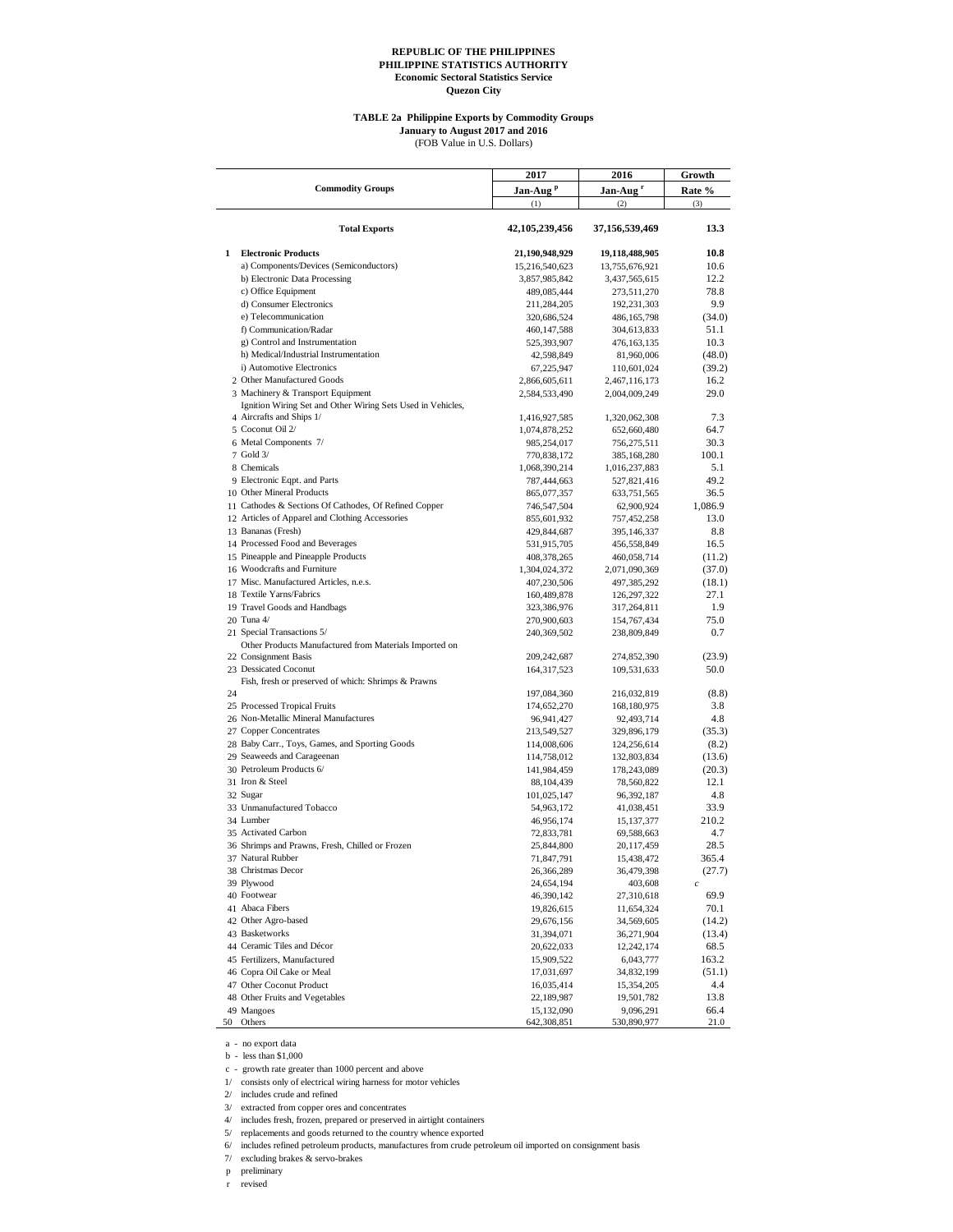# **TABLE 3 Philippine Imports by Commodity Groups<br>
<b>August 2017 and 2016**<br>
(FOB Value in Million U.S.Dollars)

|              | <b>Commodity Groups</b>                                               | August <sup>p</sup> | 2017                        | 2016<br>August <sup>r</sup> |                          | Growth           |
|--------------|-----------------------------------------------------------------------|---------------------|-----------------------------|-----------------------------|--------------------------|------------------|
|              |                                                                       | (1)                 | % Share<br>(2)              | (3)                         | % Share<br>(4)           | Rate %<br>(5)    |
|              |                                                                       |                     |                             |                             |                          |                  |
|              | <b>Total Imports</b>                                                  | 7,917.83            | 100.0                       | 7,165.89                    | 100.0                    | 10.5             |
| $\mathbf{1}$ | <b>Electronic Products 1/</b>                                         | 2,010.81            | 25.4                        | 1,856.25                    | 25.9                     | 8.3              |
|              | a) Components/Devices (Semiconductors)                                | 1,375.20            | 17.4                        | 1,201.20                    | 16.8                     | 14.5             |
|              | b) Electronic Data Processing                                         | 232.52              | 2.9                         | 279.10                      | 3.9                      | (16.7)           |
|              | c) Office Equipment                                                   | 11.05               | 0.1                         | 15.10                       | 0.2                      | (26.8)           |
|              | d) Consumer Electronics                                               | 87.25               | 1.1                         | 67.97                       | 0.9                      | 28.4             |
|              | e) Telecommunication                                                  | 134.22              | 1.7                         | 146.01                      | 2.0                      | (8.1)            |
|              | f) Communication/Radar                                                | 100.92              | 1.3                         | 80.75                       | 1.1                      | 25.0             |
|              | g) Control and Instrumentation                                        | 48.26               | 0.6                         | 49.71                       | 0.7                      | (2.9)            |
|              | h) Medical/Industrial Instrumentation                                 | 18.97               | 0.2                         | 14.49                       | 0.2                      | 30.9             |
|              | i) Automotive Electronics                                             | 2.42                | 0.0                         | 1.90                        | 0.0                      | 27.2             |
| 2            | <b>Transport Equipment</b>                                            | 870.27              | 11.0                        | 851.89                      | 11.9                     | 2.2              |
| 3            | Mineral Fuels, Lubricants and Related Materials                       | 765.76              | 9.7                         | 618.75                      | 8.6                      | 23.8             |
| 4            | Industrial Machinery and Equipment                                    | 533.07              | 6.7                         | 501.95                      | 7.0                      | 6.2              |
| 5            | Iron and Steel                                                        | 308.75              | 3.9                         | 278.43                      | 3.9                      | 10.9             |
| 6            | Other Food & Live Animals                                             | 288.61              | 3.6                         | 263.13                      | 3.7                      | 9.7              |
| 7<br>8       | Miscellaneous Manufactured Articles                                   | 228.06              | 2.9                         | 271.98                      | 3.8                      | (16.1)           |
|              | Telecommunication Equipment and Electrical Machinery 2/               | 211.84              | 2.7                         | 190.41                      | 2.7                      | 11.3             |
| 9            | Organic and Inorganic Chemicals                                       | 193.49              | 2.4                         | 151.61                      | 2.1                      | 27.6             |
| 10           | Metalliferous Ores and Metal Scrap                                    | 190.88              | 2.4                         | 23.33                       | 0.3                      | 718.0            |
|              | TOP TEN IMPORTS TOTAL                                                 | 5,601.54            | 70.7                        | 5,007.73                    | 69.9                     | 11.9             |
| 11           | Plastics in Primary and Non-Primary Forms                             | 186.30              | 2.4                         | 206.46                      | 2.9                      | (9.8)            |
| 12           | Medicinal and Pharmaceutical Products                                 | 167.87              | 2.1                         | 137.16                      | 1.9                      | 22.4             |
| 13           | Power Generating and Specialized Machinery                            | 159.82              | 2.0                         | 118.38                      | 1.7                      | 35.0             |
| 14           | <b>Metal Products</b>                                                 | 145.20              | 1.8                         | 114.42                      | 1.6                      | 26.9             |
| 15           | Chemical Materials and Products, n.e.s.                               | 129.40              | 1.6                         | 117.32                      | 1.6                      | 10.3             |
|              | 16 Dairy Products                                                     | 113.08              | 1.4                         | 72.63                       | 1.0                      | 55.7             |
| 17           | Feeding Stuff For Animals (Not Including Unmilled Cereals)            |                     |                             |                             |                          |                  |
|              |                                                                       | 108.50              | 1.4                         | 102.05                      | 1.4                      | 6.3              |
|              | 18 Animal & Vegetable Oils & Fats                                     | 108.07              | 1.4                         | 82.97                       | 1.2                      | 30.2             |
|              | 19 Professional, Scientific and Controlling Instruments;              |                     |                             |                             |                          |                  |
|              | Photographic and Optical Goods, n.e.s.; Watches and Clocks            |                     |                             |                             |                          |                  |
|              |                                                                       | 101.74              | 1.3                         | 70.03                       | 1.0                      | 45.3             |
| 20           | Cereals and Cereal Preparations                                       | 101.48              | 1.3                         | 135.44                      | 1.9                      | (25.1)           |
| 21           | Other chemicals                                                       | 99.16               | 1.3                         | 94.75                       | 1.3                      | 4.6              |
|              | 22 Non-Metallic Mineral Manufactures                                  | 99.11               | 1.3                         | 106.05                      | 1.5                      | (6.5)            |
| 23           | Non-Ferrous Metal                                                     | 98.17               | 1.2                         | 85.41                       | 1.2                      | 14.9             |
| 24           | Paper and Paper Products                                              | 94.97               | 1.2                         | 92.24                       | 1.3                      | 3.0              |
|              | 25 Textile Yarn, Fabrics, Made-Up Articles and Related Products<br>3/ | 86.71               | 1.1                         | 99.69                       | 1.4                      |                  |
|              | 26 Fruits and Vegetables                                              | 66.55               | 0.8                         | 62.22                       | 0.9                      | (13.0)<br>7.0    |
| 27           | Other Manufactured Goods                                              | 58.86               | 0.7                         | 44.90                       | 0.6                      | 31.1             |
| 28           | Other Crude Materials, inedible                                       | 56.02               | 0.7                         | 60.88                       | 0.8                      | (8.0)            |
| 29           | Dyeing, Tanning and Coloring Materials                                | 42.69               | 0.5                         | 41.63                       | 0.6                      | 2.6              |
| 30           | Articles of Apparel, accessories                                      | 41.32               | 0.5                         | 37.58                       | 0.5                      | 10.0             |
| 31           | Rubber Manufacture                                                    | 40.13               | 0.5                         | 40.38                       | 0.6                      | (0.6)            |
|              | 32 Fish & Fish Preparations                                           | 37.00               | 0.5                         | 43.77                       | 0.6                      | (15.5)           |
| 33           | Fertilizers, Manufactured                                             | 35.40               | 0.4                         | 42.29                       | 0.6                      | (16.3)           |
| 34           | Home Appliances                                                       | 32.55               | 0.4                         | 28.42                       | 0.4                      | 14.5             |
| 35           | Beverages and Tobacco Manufactures                                    | 30.26               | 0.4                         | 32.29                       | 0.5                      | (6.3)            |
| 36           | Tobacco, unmanufactured                                               | 13.14               | 0.2                         | 16.90                       | 0.2                      | (22.3)           |
| 37           | Corn                                                                  | 11.63               | $0.1\,$                     | 9.64                        | 0.1                      | 20.7             |
| 38           | Textiles Fiber & Their Waste                                          | 10.59               | 0.1                         | 13.66                       | 0.2                      | (22.5)           |
| 39           | Pulp & Waste Paper                                                    | 7.95                | 0.1                         | 6.00                        | 0.1                      | 32.4             |
| 40           | Articles of Temporarily Imported & Exported                           | 5.75                | 0.1                         | 9.03                        | 0.1                      | (36.3)           |
| 41           | Other Special Transactions                                            | 3.38                | $0.0\,$                     | 8.32                        | 0.1                      | (59.4)           |
| 42           | Office and EDP Machines                                               | 1.14                | $0.0\,$                     | 1.07                        | $0.0\,$                  | 6.5              |
| 43           | <b>Artificial Resins</b>                                              | 0.39                | $0.0\,$                     | 0.04                        | 0.0                      | 768.7            |
| 44           | <b>Chemical Compounds</b>                                             | 0.29                | $0.0\,$                     | 0.01                        | 0.0                      | $\boldsymbol{c}$ |
| 45           | Iron Ore, not agglomerated                                            | 0.00                | $\mathcal{L}_{\mathcal{A}}$ | 0.00                        | $\overline{\phantom{a}}$ |                  |
| 46           | Other Mineral Fuels & Lubricant                                       | 0.00                | $\overline{\phantom{a}}$    | 0.00                        | $\sim$                   |                  |
| 47           | Others                                                                | 21.68               | 0.3                         | 24.10                       | 0.3                      | (10.1)           |

a - no import data

b - less than \$1,000

c - growth rate greater than 1000 percent and above

1/ includes consigned and direct importation using the expanded coverage of electronic products 2/ includes telecommunications and sound recording and reproducing apparatus and equipment

3/ includes on consignment and not on consignment

p preliminary r revised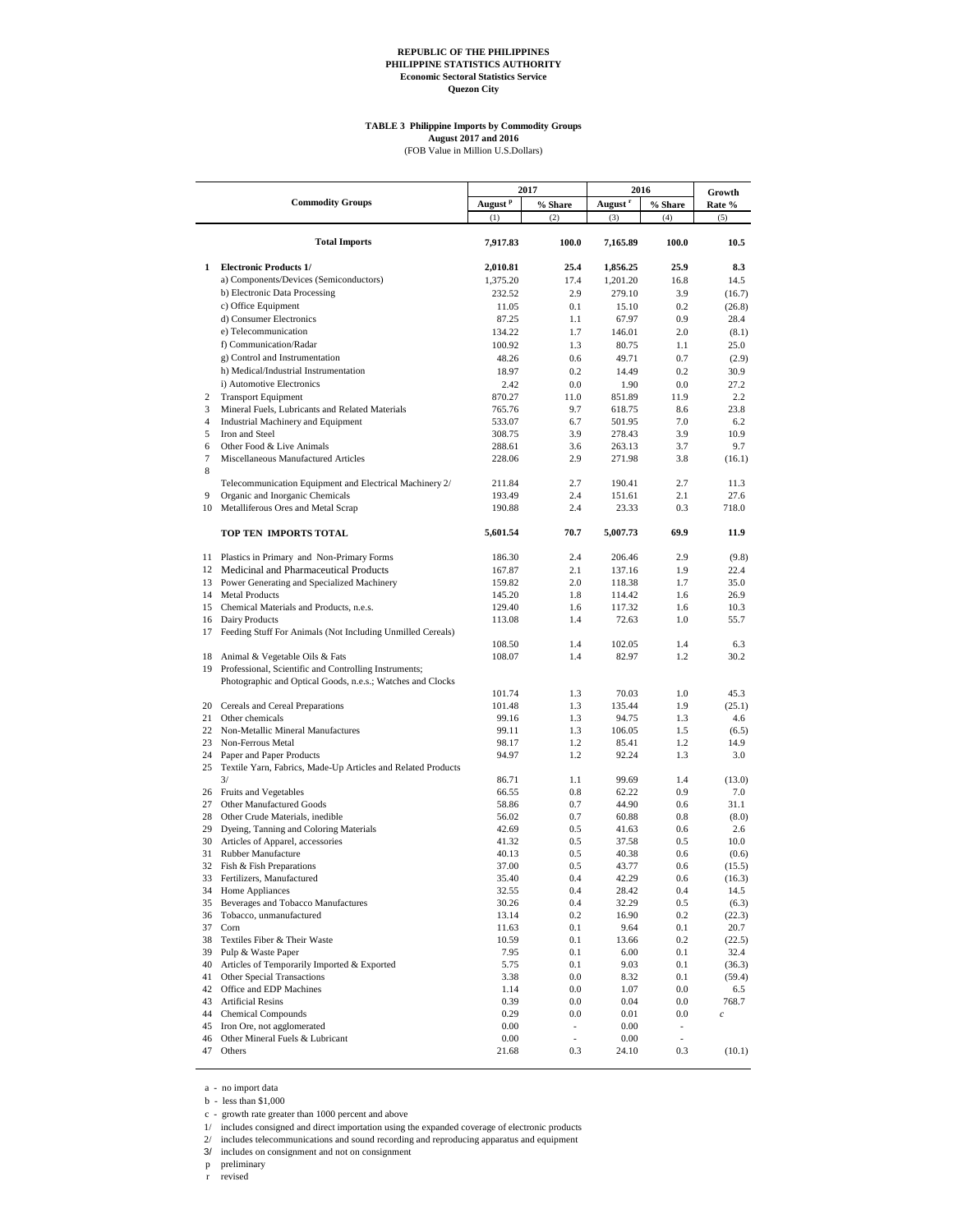# **TABLE 3a Philippine Imports by Commodity Groups January to August 2017 and 2016** (FOB Value in U.S. Dollars)

| OB Value in U.S. Dollars) |  |  |
|---------------------------|--|--|
|---------------------------|--|--|

|   |                                                                                     | 2017                 | 2016                       | Growth        |
|---|-------------------------------------------------------------------------------------|----------------------|----------------------------|---------------|
|   | <b>Commodity Groups</b>                                                             | Jan-Aug <sup>P</sup> | Jan-Aug <sup>r</sup>       | Rate %        |
|   |                                                                                     | (1)                  | (2)                        | (3)           |
|   | <b>Total Imports</b>                                                                | 59,150,905,847       | 54,656,542,644             | 8.2           |
|   | 1 Electronic Products 1/                                                            | 14,629,440,236       | 14,806,974,366             | (1.2)         |
|   | a) Components/Devices (Semiconductors)                                              | 9,983,323,070        | 9,782,478,198              | 2.1           |
|   | b) Electronic Data Processing                                                       | 1,924,417,543        | 1,769,811,486              | 8.7           |
|   | c) Office Equipment                                                                 | 97,857,044           | 119,815,188                | (18.3)        |
|   | d) Consumer Electronics                                                             | 598,082,334          | 546,608,000                | 9.4           |
|   | e) Telecommunication                                                                | 753,206,110          | 1,424,652,868              | (47.1)        |
|   | f) Communication/Radar                                                              | 797,568,130          | 694,989,749                | 14.8          |
|   | g) Control and Instrumentation                                                      | 314,662,679          | 335,434,806                | (6.2)         |
|   | h) Medical/Industrial Instrumentation                                               | 139,860,165          | 119,206,554                | 17.3          |
|   | i) Automotive Electronics                                                           | 20,463,161           | 13,977,517                 | 46.4          |
|   | 2 Transport Equipment                                                               | 6,271,250,949        | 5,602,902,686              | 11.9          |
|   | 3 Mineral Fuels, Lubricants and Related Materials                                   |                      |                            |               |
|   |                                                                                     | 6,707,135,702        | 5,166,806,705              | 29.8          |
|   | 4 Industrial Machinery and Equipment                                                | 3,929,020,327        | 3,925,950,834              | 0.1           |
|   | 5 Iron and Steel                                                                    | 2,591,187,596        | 2,194,415,994              | 18.1          |
|   | 6 Other Food & Live Animals                                                         | 2,025,699,359        | 2,120,338,934              | (4.5)         |
| 7 | Miscellaneous Manufactured Articles<br>8 Telecommunication Equipment and Electrical | 1,657,477,555        | 1,634,914,483              | 1.4           |
|   | Machinery 2/                                                                        | 1,641,353,673        | 1,522,970,773              | 7.8           |
|   | 9 Organic and Inorganic Chemicals                                                   | 1,163,188,026        | 1,064,517,093              | 9.3           |
|   | 10 Metalliferous Ores and Metal Scrap                                               | 1,221,691,542        | 154,067,086                | 693.0         |
|   |                                                                                     |                      |                            | 0.8           |
|   | 11 Plastics in Primary and Non-Primary Forms                                        | 1,482,769,165        | 1,470,591,394              |               |
|   | 12 Medicinal and Pharmaceutical Products                                            | 1,122,808,557        | 1,007,002,474              | 11.5          |
|   | 13 Power Generating and Specialized Machinery                                       | 1,034,932,264        | 1,070,806,231              | (3.4)<br>14.8 |
|   | 14 Metal Products                                                                   | 1,102,693,325        | 960,129,028<br>824,456,119 | 7.7           |
|   | 15 Chemical Materials and Products, n.e.s.                                          | 887,631,648          |                            | 17.3          |
|   | 16 Dairy Products<br>17 Feeding Stuff For Animals (Not Including                    | 641,158,862          | 546,467,579                |               |
|   | <b>Unmilled Cereals)</b>                                                            | 762,517,665          | 910,084,600                | (16.2)        |
|   | 18 Animal & Vegetable Oils & Fats                                                   | 686,300,427          | 565,713,841                | 21.3          |
|   | 19 Professional, Scientific and Controlling                                         |                      |                            |               |
|   | Instruments; Photographic and Optical Goods,                                        |                      |                            |               |
|   | n e e · Watches and Clocks                                                          | 760,461,312          | 594,594,006                | 27.9          |
|   | 20 Cereals and Cereal Preparations                                                  | 1,164,439,176        | 1,081,053,699              | 7.7           |
|   | 21 Other chemicals                                                                  | 687,533,380          | 692,019,069                | (0.6)         |
|   | 22 Non-Metallic Mineral Manufactures                                                | 820,393,504          | 795,717,845                | 3.1           |
|   | 23 Non-Ferrous Metal                                                                | 752,700,824          | 662,052,978                | 13.7          |
|   | 24 Paper and Paper Products<br>25 Textile Yarn, Fabrics, Made-Up Articles and       | 764,282,913          | 714,368,067                | 7.0           |
|   | Related Products 3/                                                                 | 731,671,722          | 765,589,365                | (4.4)         |
|   | 26 Fruits and Vegetables                                                            | 480,506,407          | 469,456,883                | 2.4           |
|   | 27 Other Manufactured Goods                                                         | 428,324,248          | 362,918,181                | 18.0          |
|   | 28 Other Crude Materials, inedible                                                  | 419,088,605          | 413,253,992                | 1.4           |
|   | 29 Dyeing, Tanning and Coloring Materials                                           | 288,581,271          | 288,664,739                | (0.0)         |
|   | 30 Articles of Apparel, accessories                                                 | 300,586,900          | 279,924,144                | 7.4           |
|   | 31 Rubber Manufacture                                                               | 338, 161, 710        | 325,391,339                | 3.9           |
|   | 32 Fish & Fish Preparations                                                         | 326,194,953          | 261,410,545                | 24.8          |
|   | 33 Fertilizers, Manufactured                                                        | 337,849,507          | 322,847,068                | 4.6           |
|   | 34 Home Appliances                                                                  | 238,806,747          | 210,090,841                | 13.7          |
|   | 35 Beverages and Tobacco Manufactures                                               | 193,287,190          | 182,595,029                | 5.9           |
|   | 36 Tobacco, unmanufactured                                                          | 111,385,212          | 116,755,769                | (4.6)         |
|   | 37 Corn                                                                             | 69,157,400           | 114,385,470                | (39.5)        |
|   | 38 Textiles Fiber & Their Waste                                                     | 83, 872, 459         | 87,069,451                 | (3.7)         |
|   | 39 Pulp & Waste Paper                                                               | 57, 534, 125         | 58,421,466                 | (1.5)         |
|   | 40 Articles of Temporarily Imported & Exported                                      | 34,698,974           | 57,439,863                 | (39.6)        |
|   | 41 Other Special Transactions                                                       | 29,325,958           | 49,347,997                 | (40.6)        |
|   | 42 Office and EDP Machines                                                          | 8,096,611            | 8,438,444                  | (4.1)         |
|   | 43 Artificial Resins                                                                | 1,949,842            | 766,885                    | 154.3         |
|   | 44 Chemical Compounds                                                               | 1,153,694            | 311,761                    | 270.1         |
|   | 45 Iron Ore, not agglomerated                                                       |                      |                            |               |
|   | 46 Other Mineral Fuels & Lubricant                                                  |                      |                            |               |
|   | 47 Others                                                                           | 162,604,325          | 192,547,528                | (15.6)        |
|   |                                                                                     |                      |                            |               |

a - no import data b - less than \$1,000

c - growth rate greater than 1000 percent and above

1/ includes consigned and direct importation using the expanded coverage of electronic products

2/ includes telecommunications and sound recording and reproducing apparatus and equipment

3/ includes on consignment and not on consignment

 $\,$  preliminary

 $\,$  revised  $\,$ 

Note: Growth rates were computed from actual values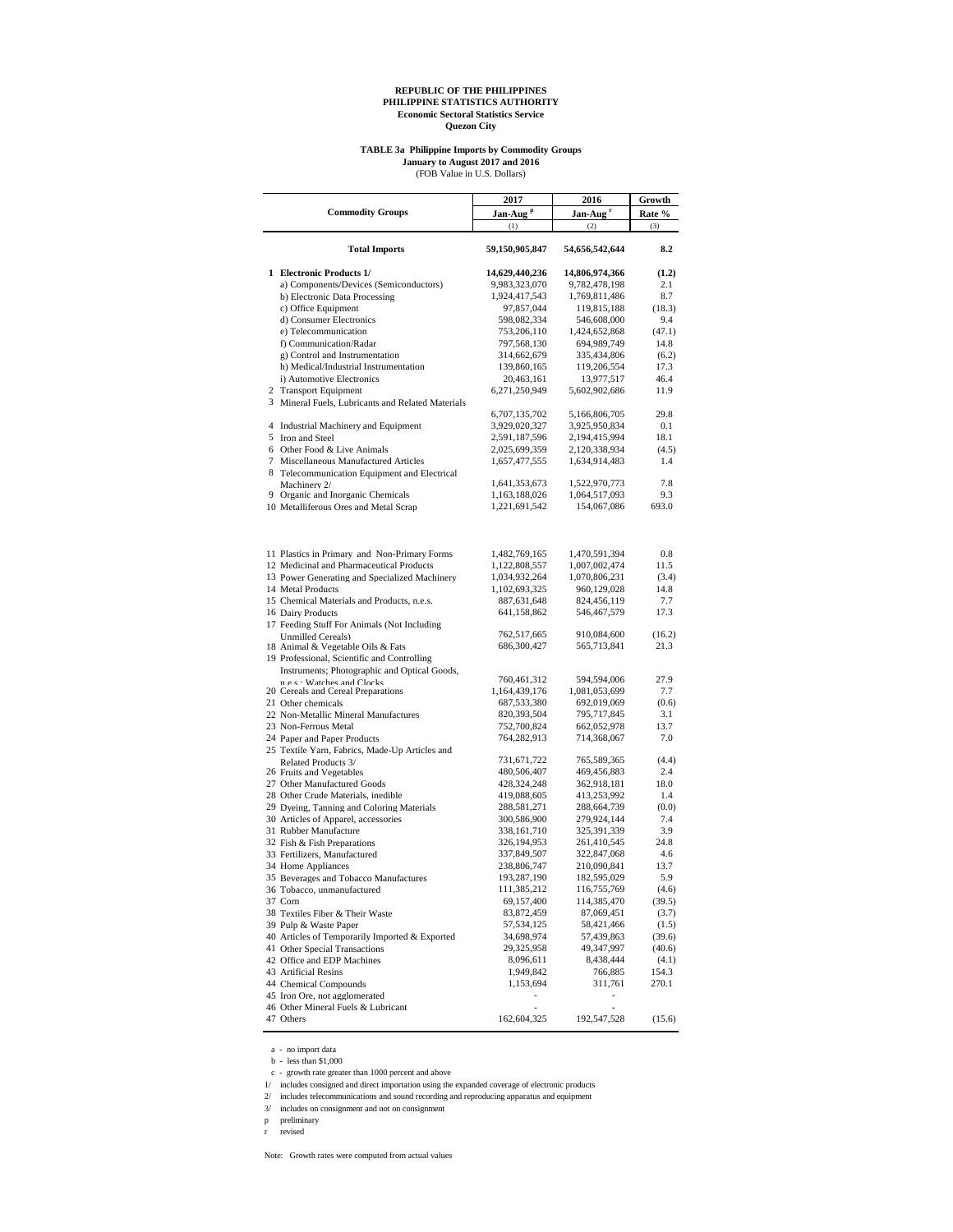**Quezon City**

## **TABLE 4 Philippine Exports by Major Type of Goods**

August 2017 and 2016<br>(FOB in Thousand U.S. Dollars)

|                                                | 2017                |                | 2016                | Growth         |                  |
|------------------------------------------------|---------------------|----------------|---------------------|----------------|------------------|
| <b>Major Type of Goods</b>                     | August <sup>p</sup> | % Share        | August <sup>r</sup> | % Share        | Rate %           |
|                                                | (1)                 | (2)            | (3)                 | (4)            | (5)              |
|                                                |                     |                |                     |                |                  |
|                                                |                     |                |                     |                |                  |
| <b>Total Exports</b>                           | 5,506,835           | 100.0          | 5,036,075           | 100.0          | 9.3              |
|                                                |                     |                |                     |                |                  |
| <b>Total Agro-Based Products</b>               | 456,376             | 8.3            | 344.287             | 6.8            | 32.6             |
| <b>Agro-Based Products</b>                     | 368,733             | 6.7            | 265,011             | 5.3            | 39.1             |
| <b>Coconut Products</b>                        | 195,544             | 3.6            | 129,757             | 2.6            | 50.7             |
| Copra                                          |                     |                | 29                  | 0.0            | (100.0)          |
| Coconut Oil                                    | 160,779             | 2.9            | 99,735              | 2.0            | 61.2             |
| <b>Desiccated Coconut</b>                      | 30,377              | 0.6            | 20,798              | 0.4            | 46.1             |
| Copra Meal/Cake                                | 2.241               | 0.0            | 6,997               | 0.1            | (68.0)           |
| Others                                         | 2,146               | 0.0            | 2,198               | 0.0            | (2.4)            |
| <b>Sugar and Products</b>                      | 12,797              | 0.2            | 446                 | 0.0            | $\boldsymbol{c}$ |
| Centrifugal and Refined                        | 12,334              | 0.2            |                     |                |                  |
| Molasses                                       |                     | ÷              |                     | $\overline{a}$ |                  |
| Others                                         | 463                 | 0.0            | 446                 | 0.0            | 3.9              |
| <b>Fruits and Vegetables</b>                   | 160,391             | 2.9            | 134,808             | 2.7            | 19.0             |
| <b>Canned Pineapple</b>                        | 49,163              | 0.9            | 33,533              | 0.7            | 46.6             |
| Pineapple Juice                                |                     | ÷.             | 4,904               | 0.1            | (100.0)          |
| Pineapple Concentrates                         | 5,911               | 0.1            | 1,465               | 0.0            | 303.4            |
| Bananas                                        | 77,758              | 1.4            | 58,419              | 1.2            | 33.1             |
| Mangoes                                        | 1,425               | 0.0            | 1,040               | 0.0            | 37.0             |
| Others                                         | 26,135              | 0.5            | 35,448              | 0.7            | (26.3)           |
| <b>Other Agro-Based Products</b>               | 87,643              | 1.6            | 79,275              | 1.6            | 10.6             |
| Fish, Fresh or Preserved Of Which: Shrimps and |                     |                |                     |                |                  |
| Prawns                                         | 47.637              | 0.9            | 43,493              | 0.9            | 9.5              |
| Coffee, Raw, not Roasted                       |                     | $\overline{a}$ |                     | ٠              |                  |
| Abaca Fibers                                   | 4,153               | 0.1            | 2,291               | 0.0            | 81.3             |
| Tobacco Unmanufactured                         | 10.333              | 0.2            | 9.855               | 0.2            | 4.9              |
| Natural Rubber                                 | 8,749               | 0.2            | 2,549               | 0.1            | 243.2            |
| Ramie Fibers, Raw or Roasted                   | 3                   | 0.0            |                     | $\overline{a}$ | ÷                |
| Seaweeds, Dried                                | 731                 | 0.0            | 1,297               | 0.0            | (43.6)           |
| Rice                                           |                     | ÷              | 24                  | 0.0            | (100.0)          |
| Others                                         | 16,037              | 0.3            | 19,766              | 0.4            | (18.9)           |
| <b>Forest Products</b>                         | 18,525              | 0.3            | 2,149               | 0.0            | 762.1            |
| Logs                                           |                     | 0.0            |                     | ÷              |                  |
| Lumber                                         | 10,010              | 0.2            | 2,118               | 0.0            | 372.7            |
| Plywood                                        | 7,430               | 0.1            | 31                  | 0.0            | $\boldsymbol{c}$ |
| Veneer Sheets/Corestocks                       |                     |                |                     | ۰              |                  |
| Others                                         | 1,084               | 0.0            |                     | 0.0            | $\boldsymbol{c}$ |
| <b>Mineral Products</b>                        | 332,732             | 6.0            | 237,665             | 4.7            | 40.0             |
| <b>Copper Concentrates</b>                     | 13,426              | 0.2            | 45,632              | 0.9            | (70.6)           |
| Copper Metal                                   | 93,186              | 1.7            |                     | ÷              |                  |
| Gold                                           | 99,580              | 1.8            | 109                 | 0.0            | $\boldsymbol{c}$ |
| Iron Ore Agglomerates                          |                     | $\overline{a}$ | 16,613              | 0.3            | (100.0)          |
| Chromium Ore                                   |                     | $\overline{a}$ | 2,573               | 0.1            | (100.0)          |
| Nickel                                         |                     |                |                     |                |                  |
| Others                                         | 126,541             | 2.3            | 172,738             | 3.4            | (26.7)           |
| <b>Petroleum Products</b>                      | 12,789              | 0.2            | 17,677              | 0.4            | (27.7)           |
| <b>Manufactured Goods</b>                      | 4,581,382           | 83.2           | 4,348,401           | 86.3           | 5.4              |
| <b>Electronic Products</b>                     | 2.859.471           | 51.9           | 2,763,938           | 54.9           | 3.5              |
| Components/Devices (Semiconductors)            | 2,076,889           | 37.7           | 2,005,380           | 39.8           | 3.6              |
| <b>Electronic Data Processing</b>              | 490,076             | 8.9            | 492,197             | 9.8            | (0.4)            |
| Office Equipment                               | 73,240              | 1.3            | 44,553              | 0.9            | 64.4             |
| <b>Consumer Electronics</b>                    | 27,548              | 0.5            | 13,814              | 0.3            | 99.4             |
| Telecommunication                              | 38,409              | 0.7            | 68,328              | 1.4            | (43.8)           |
| Communication/Radar                            | 66,075              | 1.2            | 45,574              | 0.9            | 45.0             |
| Control and Instrumentation                    | 73,691              | 1.3            | 71,854              | 1.4            | $2.6\,$          |
| Medical/Industrial Instrumentation             | 7,337               | 0.1            | 9,934               | 0.2            | (26.1)           |
| <b>Automotive Electronics</b>                  | 6,206               | 0.1            | 12,304              | 0.2            | (49.6)           |
| Other Electronics                              | 294,755             | 5.4            | 253,648             | 5.0            | 16.2             |
| Garments                                       | 87,976              | 1.6            | 97,298              | 1.9            | (9.6)            |
| <b>Textile Yarns/Fabrics</b>                   | 43,071              | 0.8            | 14,172              | 0.3            | 203.9            |
| Footwear                                       | 6,719               | 0.1            | 4,417               | 0.1            | 52.1             |
| <b>Travel Goods and Handbags</b>               | 40,056              | $0.7\,$        | 48,898              | 1.0            | (18.1)           |
| <b>Wood Manufactures</b>                       | 35,729              | 0.6            | 174,464             | 3.5            | (79.5)           |
| Furniture and Fixtures                         | 31,683              | 0.6            | 26,353              | 0.5            | 20.2             |
| Chemicals                                      | 130,130             | 2.4            | 135,577             | 2.7            | (4.0)            |
| Non-Metallic Mineral Manufactures              | 21,729              | 0.4            | 10,376              | 0.2            | 109.4            |
| Machinery and Transport Equipment              | 405,662             | 7.4            | 264,561             | 5.3            | 53.3             |
| Processed food and Beverages                   | 115,698             | 2.1            | 93,133              | 1.8            | 24.2             |
| Iron and Steel                                 | 12,924              | 0.2            | 9,407               | 0.2            | 37.4             |
| Baby Carr., Toys, Games and sporting goods     | 20,817              | 0.4            | 21,016              | 0.4            | (0.9)            |
| Basketwork, Wickerwork and Other Articles of   |                     |                |                     |                |                  |
| <b>Plaiting Materials</b>                      | 3,041               | 0.1            | 3,655               | 0.1            | (16.8)           |
| Misc.Manufactured Articles, n.e.s.             | 66,135              | 1.2            | 52,099              | 1.0            | 26.9             |
| Others                                         | 405,785             | 7.4            | 375,388             | 7.5            | 8.1              |
| <b>Special Transactions</b>                    | 105,031             | 1.9            | 85,896              | 1.7            | 22.3             |
| <b>Re-Export</b>                               | 24,070              | $0.4\,$        | 16,047              | 0.3            | 50.0             |

a - no export data b - less than \$1,000

c - growth rate greater than 1000 percent and above<br>- no growth rate/no percent share<br>p - preliminary<br>r - revised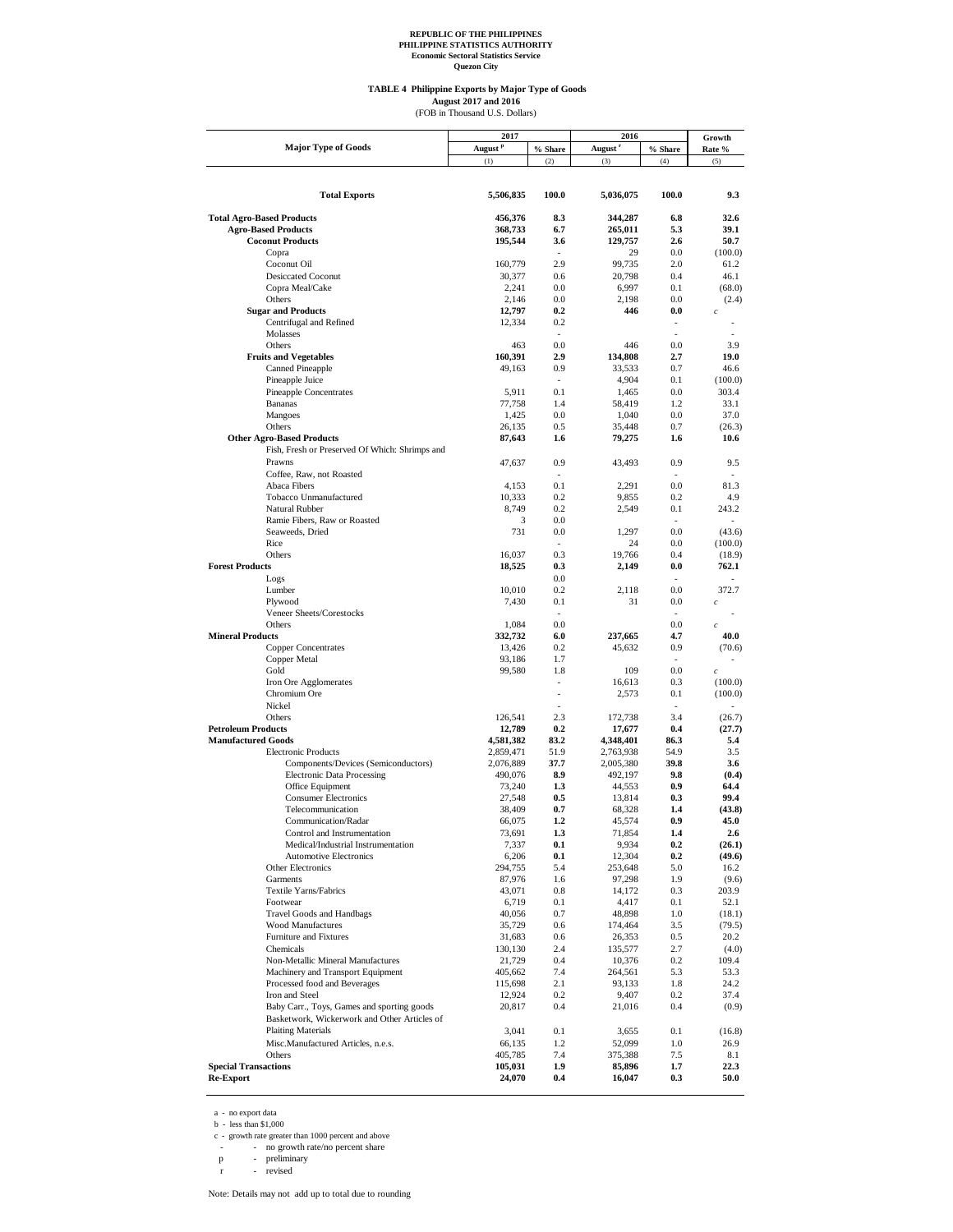**Quezon City**

#### **TABLE 4a Philippine Exports by Major Type of Goods** (FOB in Thousand U.S. Dollars) **January to August 2017 and 2016**

|                                                | 2017                 | 2016                 | Growth         |  |
|------------------------------------------------|----------------------|----------------------|----------------|--|
| <b>Major Type of Goods</b>                     | Jan-Aug <sup>p</sup> | Jan-Aug <sup>r</sup> | Rate %         |  |
|                                                | (1)                  | (2)                  | (3)            |  |
|                                                |                      |                      |                |  |
|                                                |                      |                      |                |  |
| <b>Total Exports</b>                           | 42,105,239           | 37,156,539           | 13.3           |  |
|                                                |                      |                      |                |  |
| <b>Total Agro-Based Products</b>               | 2,905,893            | 2,379,541            | 22.1           |  |
| <b>Agro-Based Products</b>                     | 2,317,696            | 1,873,500            | 23.7           |  |
| <b>Coconut Products</b>                        | 1,272,267            | 812,379              | 56.6           |  |
| Copra                                          | 91                   | 85                   | 7.7            |  |
| Coconut Oil                                    | 1,074,878            | 652,660              | 64.7           |  |
| <b>Desiccated Coconut</b>                      | 164,318              | 109,532              | 50.0           |  |
| Copra Meal/Cake                                | 16,941               | 34,748               | (51.2)         |  |
| Others                                         | 16,039               | 15,354               | 4.5            |  |
| <b>Sugar and Products</b>                      | 103,804              | 100,396              | 3.4            |  |
| Centrifugal and Refined                        | 101,025              | 96,392               | 4.8            |  |
| Molasses                                       |                      |                      | $\overline{a}$ |  |
| Others                                         | 2,779                | 4,004                | (30.6)         |  |
| <b>Fruits and Vegetables</b>                   | 941,626              | 960,726              | (2.0)          |  |
| <b>Canned Pineapple</b>                        | 232,862              | 241,810              |                |  |
|                                                |                      |                      | (3.7)          |  |
| Pineapple Juice                                | 208                  | 62,040               | (99.7)         |  |
| Pineapple Concentrates                         | 60,409               | 12,810               | 371.6          |  |
| <b>Bananas</b>                                 | 429,845              | 395,146              | 8.8            |  |
| Mangoes                                        | 15,132               | 9,096                | 66.4           |  |
| Others                                         | 203,170              | 239,823              | (15.3)         |  |
| <b>Other Agro-Based Products</b>               | 588,197              | 506,041              | 16.2           |  |
| Fish, Fresh or Preserved Of Which: Shrimps and |                      |                      |                |  |
| Prawns                                         | 295,852              | 270,483              | 9.4            |  |
| Coffee, Raw, not Roasted                       |                      | 34                   | (100.0)        |  |
| Abaca Fibers                                   | 19,827               | 11,654               | 70.1           |  |
| Tobacco Unmanufactured                         | 54,963               | 41,038               | 33.9           |  |
| Natural Rubber                                 | 71,848               | 15,438               | 365.4          |  |
| Ramie Fibers, Raw or Roasted                   | 3,841                |                      | ÷              |  |
| Seaweeds, Dried                                |                      |                      |                |  |
|                                                | 5,152                | 5,468                | (5.8)          |  |
| Rice                                           | 147                  | 170                  | (13.0)         |  |
| Others                                         | 136,567              | 161,754              | (15.6)         |  |
| <b>Forest Products</b>                         | 80,230               | 15,766               | 408.9          |  |
| Logs                                           |                      |                      |                |  |
| Lumber                                         | 46,956               | 15,137               | 210.2          |  |
| Plywood                                        | 24,654               | 404                  | $\overline{c}$ |  |
| Veneer Sheets/Corestocks                       | 46                   | 13                   | 262.6          |  |
| Others                                         | 8,574                | 213                  | $\mathfrak{c}$ |  |
| <b>Mineral Products</b>                        | 2,633,190            | 1,489,722            | 76.8           |  |
| <b>Copper Concentrates</b>                     | 213,427              | 329,891              | (35.3)         |  |
| Copper Metal                                   | 746,670              | 62,906               | 1,087.0        |  |
| Gold                                           | 161,172              | 2,885                | 5,486.5        |  |
| Iron Ore Agglomerates                          | 33,526               | 75,044               | (55.3)         |  |
| Chromium Ore                                   | 3,651                | 2,961                | 23.3           |  |
| Nickel                                         |                      |                      | $\sim$         |  |
| Others                                         |                      |                      |                |  |
|                                                | 1,474,744            | 1,016,035            | 45.1           |  |
| <b>Petroleum Products</b>                      | 141,984              | 178,243              | (20.3)         |  |
| <b>Manufactured Goods</b>                      | 35,526,017           | 32,413,725           | 9.6            |  |
| <b>Electronic Products</b>                     | 21,190,949           | 19,118,489           | 10.8           |  |
| Components/Devices (Semiconductors)            | 15,216,541           | 13,755,677           | 10.6           |  |
| <b>Electronic Data Processing</b>              | 3,857,986            | 3,437,566            | 12.2           |  |
| Office Equipment                               | 489,085              | 273,511              | 78.8           |  |
| <b>Consumer Electronics</b>                    | 211,284              | 192,231              | 9.9            |  |
| Telecommunication                              | 320,687              | 486,166              | (34.0)         |  |
| Communication/Radar                            | 460,148              | 304,614              | 51.1           |  |
| Control and Instrumentation                    | 525,394              | 476,163              | 10.3           |  |
| Medical/Industrial Instrumentation             | 42,599               | 81,960               | (48.0)         |  |
| <b>Automotive Electronics</b>                  | 67,226               | 110,601              | (39.2)         |  |
| <b>Other Electronics</b>                       | 2,204,450            | 1,848,660            | 19.2           |  |
| Garments                                       |                      |                      | 13.0           |  |
| Textile Yarns/Fabrics                          | 855,602<br>160,575   | 757,452<br>126,429   | 27.0           |  |
|                                                |                      |                      |                |  |
| Footwear                                       | 46,390               | 27,311               | 69.9           |  |
| <b>Travel Goods and Handbags</b>               | 323,387              | 317,265              | 1.9            |  |
| <b>Wood Manufactures</b>                       | 1,078,158            | 1,905,006            | (43.4)         |  |
| Furniture and Fixtures                         | 225,949              | 166,513              | 35.7           |  |
| Chemicals                                      | 1,157,134            | 1,091,870            | 6.0            |  |
| Non-Metallic Mineral Manufactures              | 108,708              | 104,736              | 3.8            |  |
| Machinery and Transport Equipment              | 3,561,085            | 2,746,213            | 29.7           |  |
| Processed food and Beverages                   | 841,180              | 668,403              | 25.8           |  |
| Iron and Steel                                 | 89,805               | 79,955               | 12.3           |  |
| Baby Carr., Toys, Games and sporting goods     | 140,375              | 160,736              | (12.7)         |  |
| Basketwork, Wickerwork and Other Articles of   |                      |                      |                |  |
| <b>Plaiting Materials</b>                      | 30,074               | 32,765               | (8.2)          |  |
| Misc.Manufactured Articles, n.e.s.             | 425,412              | 519,485              | (18.1)         |  |
| Others                                         | 3,086,783            | 2,742,437            | 12.6           |  |
| <b>Special Transactions</b>                    | 817,925              | 679,542              | 20.4           |  |
| <b>Re-Export</b>                               | 127,048              | 154,447              | (17.7)         |  |
|                                                |                      |                      |                |  |

a - no export data b - less than \$1,000

c - growth rate greater than 1000 percent and above - - no growth rate/no percent share p - preliminary r - revised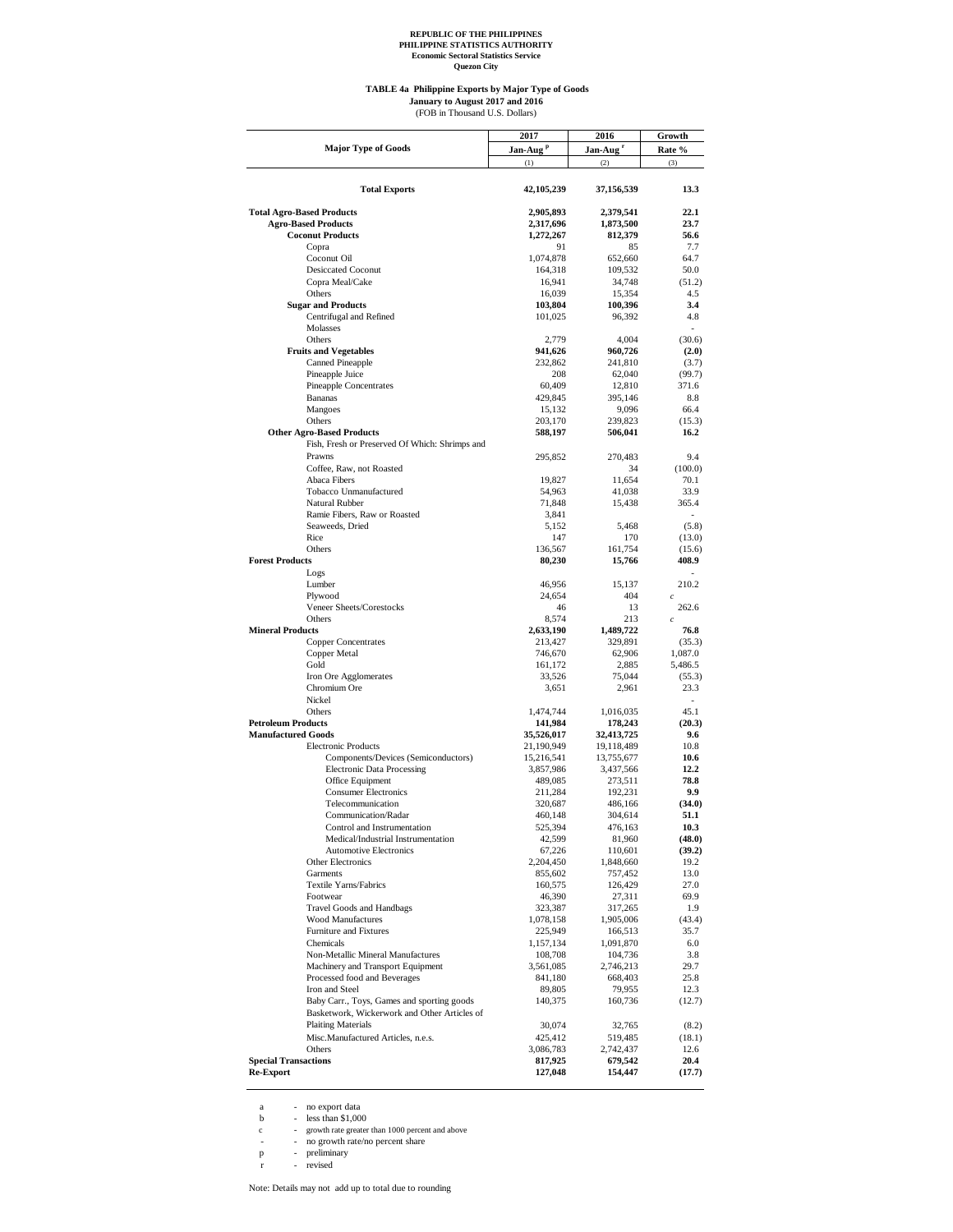# **TABLE 5 Philippine Imports by Major Type of Goods**

August 2017 and 2016<br>(FOB in Thousand U.S. Dollars)

|                                                       | 2017                |            | 2016                | Growth     |        |
|-------------------------------------------------------|---------------------|------------|---------------------|------------|--------|
| <b>Major Type of Goods</b>                            | August <sup>P</sup> | $\%$ Share | August <sup>r</sup> | $\%$ Share | Rate % |
|                                                       | (1)                 | (2)        | (3)                 | (4)        | (5)    |
| <b>Total Imports</b>                                  | 7,917,829           | 100.0      | 7,165,887           | 100.0      | 10.5   |
| <b>Capital Goods</b>                                  | 2,617,890           | 33.1       | 2,379,528           | 33.2       | 10.0   |
| Power Generating and Specialized Machines             | 692,893             | 8.8        | 619,553             | 8.6        | 11.8   |
| Office and EDP Machines                               | 244,555             | 3.1        | 295,220             | 4.1        | (17.2) |
| Telecommunication Eqpt.and Elect. Mach.               | 1,151,388           | 14.5       | 944,303             | 13.2       | 21.9   |
| Land Transport Eqpt. excl. Passenger Cars and         |                     |            |                     |            |        |
| Motorized cycle                                       | 224,397             | 2.8        | 213,392             | 3.0        | 5.2    |
| Aircraft, Ships and Boats                             | 154,834             | 2.0        | 188,809             | 2.6        | (18.0) |
| Prof.Sci.and Cont. Inst., Photographic Eqpt.          |                     |            |                     |            |        |
| and Optical Goods                                     | 149,822             | 1.9        | 118,251             | 1.7        | 26.7   |
| <b>Raw Materials and Intermediate Goods</b>           | 3,075,759           | 38.8       | 2,780,949           | 38.8       | 10.6   |
| <b>Unprocessed Raw Materials</b>                      | 354,911             | 4.5        | 231,880             | 3.2        | 53.1   |
| Wheat                                                 | 61,311              | $0.8\,$    | 99,215              | 1.4        | (38.2) |
| Corn                                                  | 13,913              | 0.2        | 10,803              | 0.2        | 28.8   |
| Unmilled cereals excl. rice and corn                  | 1,110               | 0.0        | 1,080               | 0.0        | 2.8    |
| Crude materials, inedible                             | 265,437             | 3.4        | 103,879             | 1.4        | 155.5  |
| Pulp and waste paper                                  | 7,951               | 0.1        | 6,003               | 0.1        | 32.4   |
| Cotton                                                | 1,581               | 0.0        | 1,156               | 0.0        | 36.8   |
| Syn. Fibers                                           | 7,731               | 0.1        | 8,549               | 0.1        | (9.6)  |
| Metalliferous ores                                    | 190,880             | 2.4        | 23,334              | 0.3        | 718.0  |
| Others                                                | 57,295              | 0.7        | 64,837              | 0.9        | (11.6) |
| Tobacco, unmanufactured                               | 13,140              | 0.2        | 16,903              | 0.2        | (22.3) |
| Semi-Processed Raw Materials                          | 2,720,847           | 34.4       | 2,549,069           | 35.6       | 6.7    |
| Feeding stuffs for animals                            | 108,500             | 1.4        | 102,050             | 1.4        | 6.3    |
| Animal and vegetable oils and fats                    | 108,068             | 1.4        | 82,971              | 1.2        | 30.2   |
| Chemical                                              | 854,977             | 10.8       | 791,268             | 11.0       | 8.1    |
| Chemical compounds                                    | 193,771             | 2.4        | 151,613             | 2.1        | 27.8   |
| Medicinal and pharmaceutical chem.                    | 167,868             | 2.1        | 137,160             | 1.9        | 22.4   |
| Urea                                                  | 14,686              | 0.2        | 20,540              | 0.3        | (28.5) |
| Fertilizer excl. urea                                 | 20,713              | 0.3        | 21,745              | 0.3        | (4.7)  |
| Artificial resins                                     | 186,691             | 2.4        | 206,507             | 2.9        | (9.6)  |
| Others                                                | 271,247             | 3.4        | 253,702             | 3.5        | 6.9    |
| Manufactured goods                                    | 928,633             | 11.7       | 854,353             | 11.9       | 8.7    |
| Paper and paper products                              | 94,658              | 1.2        | 90,894              | 1.3        | 4.1    |
| Textile yarn, fabrics and made-up articles            | 83,753              | 1.1        | 93,867              | 1.3        | (10.8) |
| Non-metallic mineral manufactures                     | 99,115              | 1.3        | 106,053             | 1.5        | (6.5)  |
| Iron and steel                                        | 308,749             | 3.9        | 278,428             | 3.9        | 10.9   |
| Non-ferrous metals                                    | 98,172              | 1.2        | 85,414              | 1.2        | 14.9   |
| Metal products                                        | 145,202             | 1.8        | 114,422             | 1.6        | 26.9   |
| Others                                                | 98,985              | 1.3        | 85,275              | 1.2        | 16.1   |
| Embroideries                                          | 2,958               | 0.0        | 5,820               | 0.1        | (49.2) |
| Mat/Acc for the mftr. of elect. eqpt.                 | 717,712             | 9.1        | 712,607             | 9.9        | 0.7    |
| Iron ore, not agglomerated                            |                     | ٠          |                     | ٠          | ٠      |
| <b>Mineral Fuels, Lubricant and Related Materials</b> | 765,762             | 9.7        | 618,755             | 8.6        | 23.8   |
| Coal, Coke                                            | 133,636             | 1.7        | 91,202              | 1.3        | 46.5   |
| Petroleum crude                                       | 193,089             | 2.4        | 199,966             | 2.8        | (3.4)  |
| Others                                                | 439,037             | 5.5        | 327,587             | 4.6        | 34.0   |
| <b>Consumer Goods</b>                                 | 1,426,895           | 18.0       | 1,337,564           | 18.7       | 6.7    |
| Durable                                               | 813,296             | 10.3       | 791,952             | 11.1       | 2.7    |
| Passenger cars and motorized cycle                    | 491,250             | 6.2        | 449,994             | 6.3        | 9.2    |
| Home appliances                                       | 67,321              | 0.9        | 65,530              | 0.9        | 2.7    |
| Misc. manufactures                                    | 254,725             | 3.2        | 276,429             | 3.9        | (7.9)  |
| Non-Durable                                           | 613,599             | 7.7        | 545,612             | 7.6        | 12.5   |
| Food and live animals chiefly for food                | 542,018             | 6.8        | 475,735             | 6.6        | 13.9   |
| Dairy products                                        | 113,077             | 1.4        | 72,633              | 1.0        | 55.7   |
| Fish and fish preparation                             | 36,998              | 0.5        | 43,771              | 0.6        | (15.5) |
| Rice                                                  | 10,626              | $0.1\,$    | 2,776               | 0.0        | 282.7  |
| Fruits and vegetables                                 | 66,554              | 0.8        | 62,219              | 0.9        | 7.0    |
| Others                                                | 314,763             | 4.0        | 294,336             | 4.1        | 6.9    |
| Beverages and tobacco mfture.                         | 30,258              | 0.4        | 32,293              | 0.5        | (6.3)  |
| Articles of apparel, access.                          | 41,324              | 0.5        | 37,584              | 0.5        | 10.0   |
| <b>Special Transactions</b>                           | 31,523              | $0.4\,$    | 49,092              | 0.7        | (35.8) |
| Articles temporarily imported and exported            | 5,754               | $0.1\,$    | 9,033               | 0.1        | (36.3) |
| Others                                                | 25,770              | 0.3        | 40,060              | 0.6        | (35.7) |

Note: Details may not add up to total due to rounding.

p - Preliminary r - Revised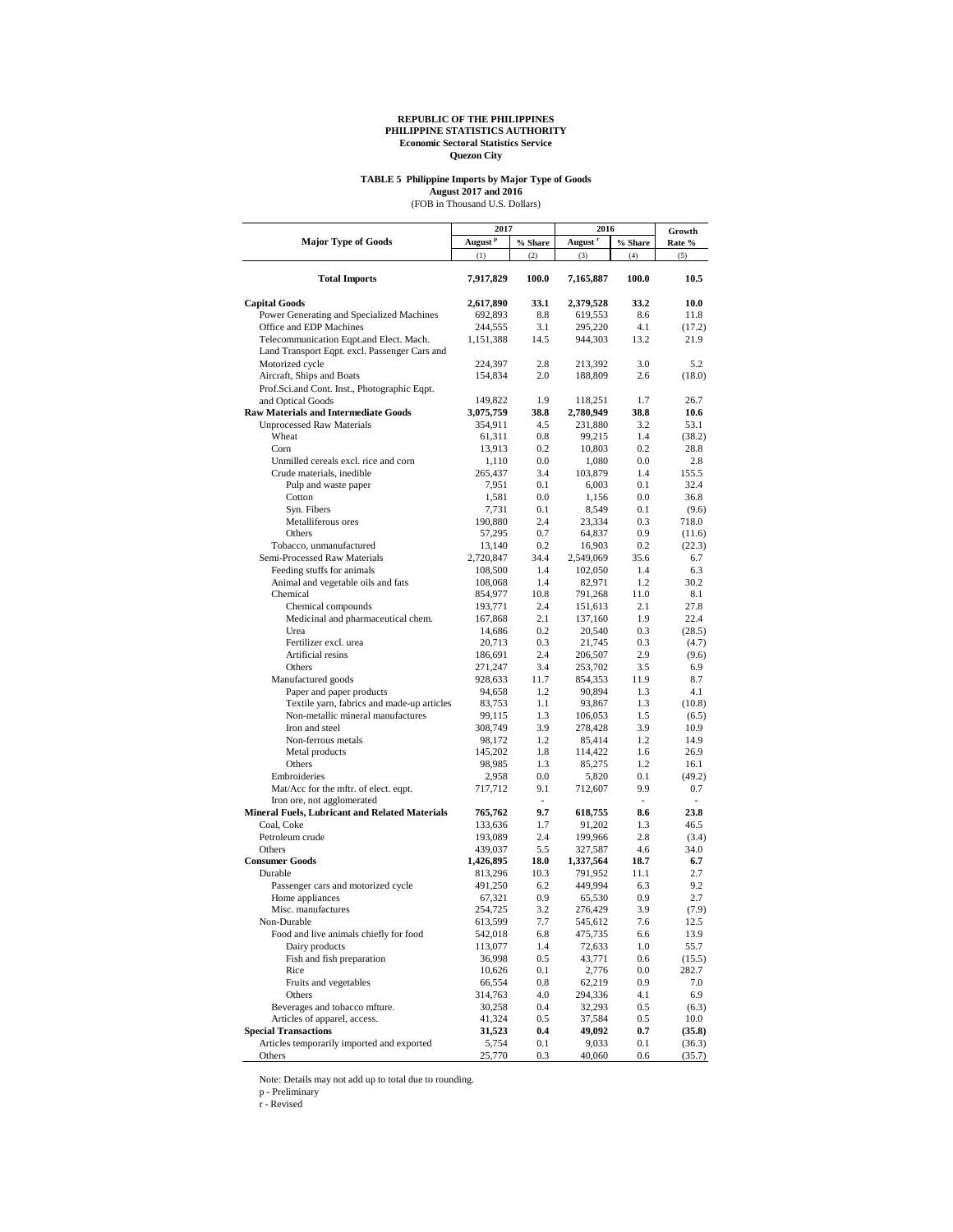# **TABLE 5a Philippine Imports by Major Type of Goods**

(FOB Value in Thousand U.S. Dollars) **January to August 2017 and 2016**

|                                                                                     | 2017                    | 2016                    | Growth<br>Rate % |  |
|-------------------------------------------------------------------------------------|-------------------------|-------------------------|------------------|--|
| <b>Major Type of Goods</b>                                                          | Jan-Aug <sup>P</sup>    | Jan-Aug <sup>r</sup>    |                  |  |
|                                                                                     | (1)                     | (2)                     | (3)              |  |
|                                                                                     |                         |                         |                  |  |
| <b>Total Imports</b>                                                                | 59,150,906              | 54,656,543              | 8.2              |  |
| <b>Capital Goods</b>                                                                | 19,239,755              | 18,555,935              | 3.7              |  |
| Power Generating and Specialized Machines                                           | 4,963,886               | 4,991,892               | (0.6)            |  |
| Office and EDP Machines                                                             | 1,965,971               | 1,897,207               | 3.6              |  |
| Telecommunication Eqpt.and Elect. Mach.                                             | 8,326,610               | 8,197,643               | 1.6              |  |
| Land Transport Eqpt. excl. Passenger Cars and                                       |                         |                         |                  |  |
| Motorized cycle                                                                     | 1,704,414               | 1,592,789               | 7.0              |  |
| Aircraft, Ships and Boats                                                           | 1,204,725               | 954,364                 | 26.2             |  |
| Prof.Sci.and Cont. Inst., Photographic Eqpt.                                        |                         |                         |                  |  |
| and Optical Goods                                                                   | 1,074,150               | 922,040                 | 16.5             |  |
| <b>Raw Materials and Intermediate Goods</b><br><b>Unprocessed Raw Materials</b>     | 22,848,218<br>2,726,261 | 21,127,019<br>1,668,464 | 8.1<br>63.4      |  |
| Wheat                                                                               | 739,322                 | 693,069                 | 6.7              |  |
| Corn                                                                                | 88,278                  | 138,139                 | (36.1)           |  |
| Unmilled cereals excl. rice and corn                                                | 5,089                   | 7,688                   | (33.8)           |  |
| Crude materials, inedible                                                           | 1,782,187               | 712,812                 | 150.0            |  |
| Pulp and waste paper                                                                | 57,534                  | 58,421                  | (1.5)            |  |
| Cotton                                                                              | 20,369                  | 8,688                   | 134.5            |  |
| Syn. Fibers                                                                         | 44,904                  | 49,765                  | (9.8)            |  |
| Metalliferous ores                                                                  | 1,221,692               | 154,067                 | 693.0            |  |
| Others                                                                              | 437,688                 | 441,871                 | (0.9)            |  |
| Tobacco, unmanufactured                                                             | 111,385                 | 116,756                 | (4.6)            |  |
| Semi-Processed Raw Materials                                                        | 20,121,957              | 19,458,555              | 3.4              |  |
| Feeding stuffs for animals                                                          | 762,518                 | 910,085                 | (16.2)           |  |
| Animal and vegetable oils and fats                                                  | 686,300                 | 565,714                 | 21.3             |  |
| Chemical                                                                            | 5,973,337               | 5,671,177               | 5.3              |  |
| Chemical compounds                                                                  | 1,164,218               | 1,064,829               | 9.3              |  |
| Medicinal and pharmaceutical chem.                                                  | 1,122,809               | 1,007,002               | 11.5             |  |
| Urea                                                                                | 137,858                 | 139,883                 | (1.4)            |  |
| Fertilizer excl. urea                                                               | 199,991                 | 182,964                 | 9.3              |  |
| Artificial resins                                                                   | 1,484,719               | 1,471,358               | 0.9              |  |
| Others                                                                              | 1,863,742               | 1,805,140               | 3.2              |  |
| Manufactured goods                                                                  | 7,481,376               | 6,729,405               | 11.2             |  |
| Paper and paper products                                                            | 760,689                 | 701,443                 | 8.4              |  |
| Textile yarn, fabrics and made-up articles                                          | 687,226                 | 727,337                 | (5.5)            |  |
| Non-metallic mineral manufactures                                                   | 820,394                 | 795,718                 | 3.1              |  |
| Iron and steel                                                                      | 2,591,188               | 2,194,416               | 18.1             |  |
| Non-ferrous metals                                                                  | 752,701                 | 662,053                 | 13.7             |  |
| Metal products                                                                      | 1,102,693               | 960,129                 | 14.8             |  |
| Others                                                                              | 766,486                 | 688,310                 | 11.4             |  |
| Embroideries                                                                        | 44,446                  | 38,253                  | 16.2             |  |
| Mat/Acc for the mftr. of elect. eqpt.                                               | 5,173,980               | 5,543,922               | (6.7)            |  |
| Iron ore, not agglomerated<br><b>Mineral Fuels, Lubricant and Related Materials</b> |                         |                         | ä,               |  |
| Coal, Coke                                                                          | 6,707,136               | 5,166,807               | 29.8<br>48.0     |  |
| Petroleum crude                                                                     | 870,191                 | 587,958                 | 10.5             |  |
| Others                                                                              | 2,094,271<br>3,742,674  | 1,894,560<br>2,684,289  | 39.4             |  |
| <b>Consumer Goods</b>                                                               | 10,114,618              | 9,453,446               | 7.0              |  |
| Durable                                                                             | 5,746,277               | 5,236,710               | 9.7              |  |
| Passenger cars and motorized cycle                                                  | 3,365,118               | 3,057,428               | 10.1             |  |
| Home appliances                                                                     | 500,543                 | 464,559                 | 7.7              |  |
| Misc. manufactures                                                                  | 1,880,617               | 1,714,724               | 9.7              |  |
| Non-Durable                                                                         | 4,368,341               | 4,216,736               | 3.6              |  |
| Food and live animals chiefly for food                                              | 3,874,467               | 3,754,217               | 3.2              |  |
| Dairy products                                                                      | 641,159                 | 546,468                 | 17.3             |  |
| Fish and fish preparation                                                           | 326,195                 | 261,411                 | 24.8             |  |
| Rice                                                                                | 207,123                 | 165,979                 | 24.8             |  |
| Fruits and vegetables                                                               | 480,506                 | 469,457                 | 2.4              |  |
| Others                                                                              | 2,219,484               | 2,310,902               | (4.0)            |  |
| Beverages and tobacco mfture.                                                       | 193,287                 | 182,595                 | 5.9              |  |
| Articles of apparel, access.                                                        | 300,587                 | 279,924                 | 7.4              |  |
| <b>Special Transactions</b>                                                         | 241,178                 | 353,336                 | (31.7)           |  |
| Articles temporarily imported and exported                                          | 34,699                  | 57,440                  | (39.6)           |  |
| Others                                                                              | 206,479                 | 295,896                 | (30.2)           |  |

Note: Details may not add up to total due to rounding. p - Preliminary r - Revised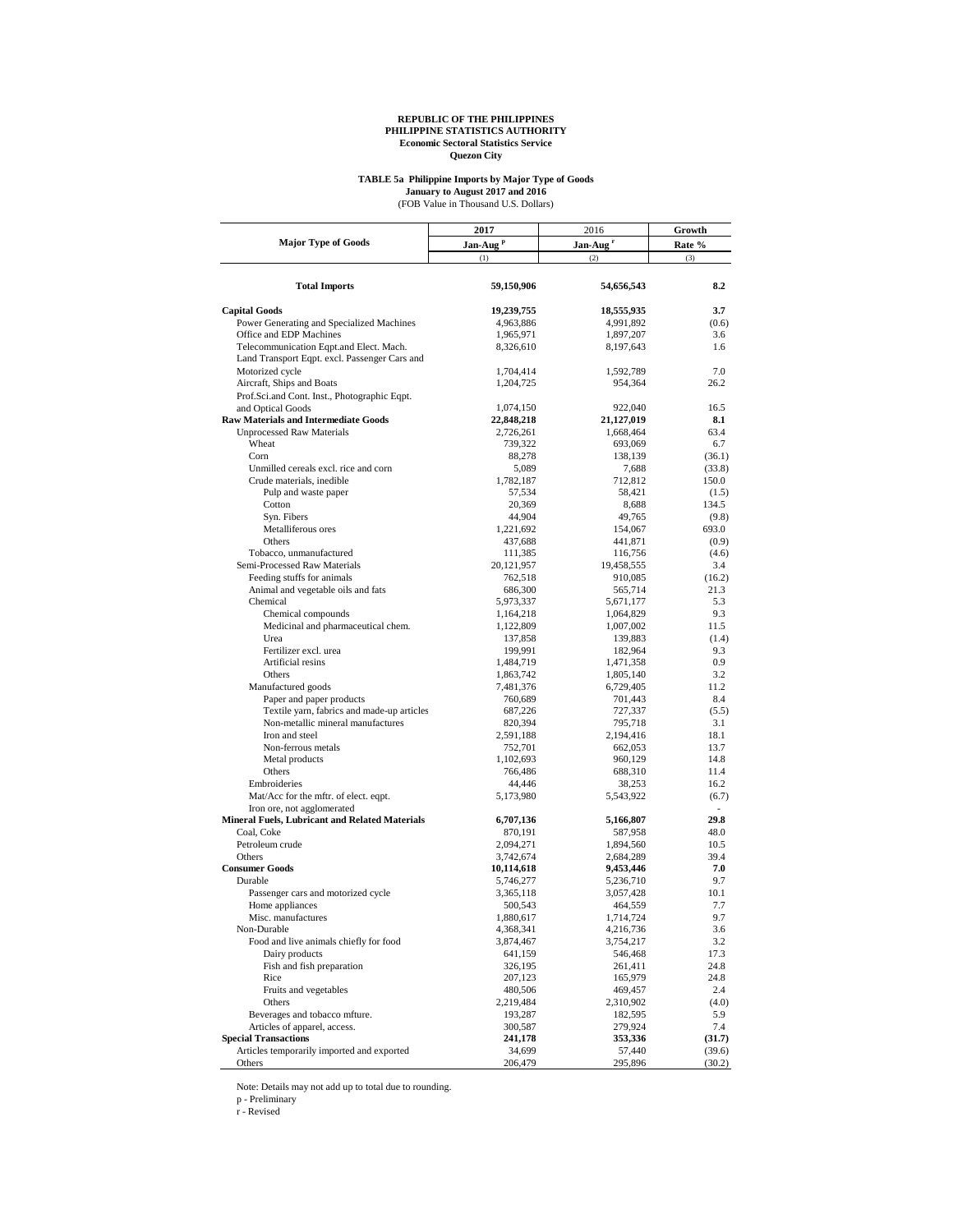#### **REPUBLIC OF THE PHILIPPINES**

#### **PHILIPPINE STATISTICS AUTHORITY**

#### **Economic Sectoral Statistics Service**

**Quezon City**

# **TABLE 6 Philippine Export Statistics from the Top Ten Countries: August 2017 and 2016**

(FOB Value in Million U.S.Dollars)

|    |                                        | 2017                |            |                      |         | 2016                |         |                      |         | Annual Growth Rate (%) |            |  |
|----|----------------------------------------|---------------------|------------|----------------------|---------|---------------------|---------|----------------------|---------|------------------------|------------|--|
|    | <b>Countries</b>                       | August <sup>P</sup> | $\%$ Share | Jan-Aug <sup>P</sup> | % Share | August <sup>r</sup> | % Share | Jan-Aug <sup>r</sup> | % Share | <b>Current</b>         | Cumulative |  |
|    |                                        | (1)                 | (2)        | (3)                  | (4)     | (5)                 | (6)     | (7)                  | (8)     | (9)                    | (10)       |  |
|    | <b>Total Exports</b>                   | 5,506.83            | 100.0      | 42,105.24            | 100.0   | 5,036.07            | 100.0   | 37,156.54            | 100.0   | 9.3                    | 13.3       |  |
|    | <b>Top 10 Countries Total</b>          | 4,473.70            | 81.2       | 34,214.75            | 81.3    | 4,264.82            | 84.7    | 31,086.42            | 83.7    | 4.9                    | 10.1       |  |
|    | United States Of America <sup>1/</sup> | 834.96              | 15.2       | 6,229.55             | 14.8    | 777.14              | 15.4    | 5,920.55             | 15.9    | 7.4                    | 5.2        |  |
| 2  | Japan $^{2\prime}$                     | 827.36              | 15.0       | 7,132.44             | 16.9    | 957.56              | 19.0    | 7,655.83             | 20.6    | (13.6)                 | (6.8)      |  |
| 3  | Hong Kong                              | 792.64              | 14.4       | 5,546.45             | 13.2    | 650.06              | 12.9    | 4,238.40             | 11.4    | 21.9                   | 30.9       |  |
|    | China, People's Republic of            | 605.04              | 11.0       | 4,488.04             | 10.7    | 607.26              | 12.1    | 3,889.94             | 10.5    | (0.4)                  | 15.4       |  |
| 5  | Singapore                              | 297.54              | 5.4        | 2,522.84             | 6.0     | 353.46              | 7.0     | 2,559.19             | 6.9     | (15.8)                 | (1.4)      |  |
| 6  | Thailand                               | 257.21              | 4.7        | 1,748.86             | 4.2     | 198.68              | 3.9     | 1,415.26             | 3.8     | 29.5                   | 23.6       |  |
|    | Germany                                | 231.10              | 4.2        | 1,715.46             | 4.1     | 209.12              | 4.2     | 1,577.03             | 4.2     | 10.5                   | 8.8        |  |
| 8  | Korea, Republic of                     | 216.74              | 3.9        | 1,719.72             | 4.1     | 162.16              | 3.2     | 1,323.15             | 3.6     | 33.7                   | 30.0       |  |
| 9  | Netherlands                            | 206.76              | 3.8        | 1,595.85             | 3.8     | 153.77              | 3.1     | 1,165.64             | 3.1     | 34.5                   | 36.9       |  |
| 10 | Taiwan                                 | 204.36              | 3.7        | 1,515.54             | 3.6     | 195.62              | 3.9     | 1,341.43             | 3.6     | 4.5                    | 13.0       |  |
|    | <b>Other Countries</b>                 | 1,033.13            | 18.8       | 7,890.49             | 18.7    | 771.25              | 15.3    | 6,070.12             | 16.3    | 34.0                   | 30.0       |  |
| 11 | Malaysia <sup>3/</sup>                 | 141.84              | 2.6        | 1,010.79             | 2.4     | 93.63               | 1.9     | 738.01               | 2.0     | 51.5                   | 37.0       |  |
| 12 | Portugal                               | 97.29               | 1.8        | 115.80               | 0.3     | 2.91                | 0.1     | 18.00                | 0.0     | 3,238.0                | 543.2      |  |
| 13 | Indonesia                              | 83.81               | 1.5        | 458.88               | 1.1     | 43.84               | 0.9     | 433.84               | 1.2     | 91.2                   | 5.8        |  |
| 14 | Vietnam                                | 75.89               | 1.4        | 552.12               | 1.3     | 61.90               | 1.2     | 464.68               | 1.3     | 22.6                   | 18.8       |  |
| 15 | France                                 | 73.98               | 1.3        | 539.06               | 1.3     | 77.20               | 1.5     | 471.42               | 1.3     | (4.2)                  | 14.3       |  |
| 16 | Mexico                                 | 57.20               | 1.0        | 441.18               | 1.0     | 48.68               | 1.0     | 301.29               | 0.8     | 17.5                   | 46.4       |  |
| 17 | Canada                                 | 45.38               | 0.8        | 356.35               | 0.8     | 48.58               | 1.0     | 359.52               | 1.0     | (6.6)                  | (0.9)      |  |
| 18 | India                                  | 44.51               | 0.8        | 365.95               | 0.9     | 23.49               | 0.5     | 217.75               | 0.6     | 89.5                   | 68.1       |  |
| 19 | UK Great Britain and N. Ireland        | 39.92               | 0.7        | 320.97               | 0.8     | 48.53               | 1.0     | 340.44               | 0.9     | (17.8)                 | (5.7)      |  |
| 20 | Australia                              | 39.35               | 0.7        | 306.07               | 0.7     | 37.04               | 0.7     | 316.05               | 0.9     | 6.2                    | (3.2)      |  |
| 21 | Others                                 | 333.96              | 6.1        | 3,423.32             | 8.1     | 285.44              | 5.7     | 2,409.12             | 6.5     | 17.0                   | 42.1       |  |

1/ includes Alaska and Hawaii

2/ includes Okinawa

3/ includes Sabah and Sarawak

p preliminary

r revised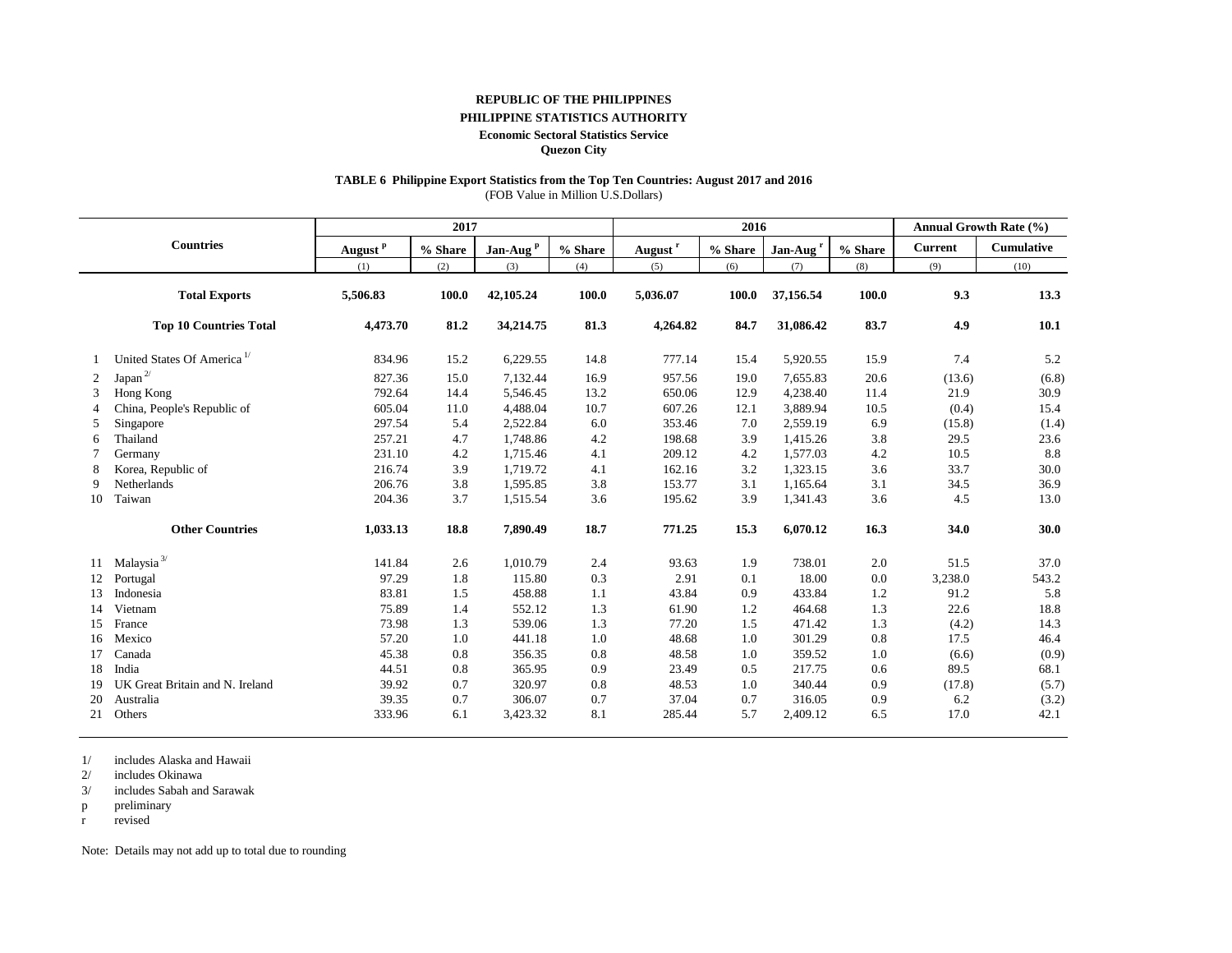#### **REPUBLIC OF THE PHILIPPINES**

### **PHILIPPINE STATISTICS AUTHORITY**

#### **Economic Sectoral Statistics Service**

**Quezon City**

# **TABLE 6 Philippine Import Statistics from the Top Ten Countries: August 2017 and 2016**

(FOB Value in Million U.S.Dollars)

|    |                                        |                     | 2017    |                      |         | 2016                |         |                      |         | <b>Annual Growth Rate (%)</b> |            |  |
|----|----------------------------------------|---------------------|---------|----------------------|---------|---------------------|---------|----------------------|---------|-------------------------------|------------|--|
|    | <b>Countries</b>                       | August <sup>P</sup> | % Share | Jan-Aug <sup>P</sup> | % Share | August <sup>r</sup> | % Share | Jan-Aug <sup>r</sup> | % Share | <b>Current</b>                | Cumulative |  |
|    |                                        | (1)                 | (2)     | (3)                  | (4)     | (5)                 | (6)     | (7)                  | (8)     | (9)                           | (10)       |  |
|    | <b>Total Imports</b>                   | 7,917.83            | 100.0   | 59,150.91            | 100.0   | 7,165.89            | 100.0   | 54,656.54            | 100.0   | 10.5                          | 8.2        |  |
|    | <b>Top 10 Countries Total</b>          | 6,142.91            | 77.6    | 45,380.13            | 76.7    | 5,636.78            | 78.7    | 42,529.18            | 77.8    | 9.0                           | 6.7        |  |
|    | China, People's Republic of            | 1,335.16            | 16.9    | 10,573.35            | 17.9    | 1,345.42            | 18.8    | 10,131.22            | 18.5    | (0.8)                         | 4.4        |  |
| 2  | Japan $1/$                             | 905.35              | 11.4    | 7,060.61             | 11.9    | 826.17              | 11.5    | 6,352.85             | 11.6    | 9.6                           | 11.1       |  |
| 3  | Korea, Republic of                     | 701.56              | 8.9     | 4,891.87             | 8.3     | 442.30              | 6.2     | 3,593.45             | 6.6     | 58.6                          | 36.1       |  |
|    | United States Of America <sup>2/</sup> | 620.26              | 7.8     | 4.587.14             | 7.8     | 670.46              | 9.4     | 4,866.37             | 8.9     | (7.5)                         | (5.7)      |  |
| 5  | Indonesia                              | 600.90              | 7.6     | 3,908.56             | 6.6     | 472.53              | 6.6     | 2,775.57             | 5.1     | 27.2                          | 40.8       |  |
| 6  | Thailand                               | 570.95              | 7.2     | 4,261.55             | 7.2     | 527.83              | 7.4     | 4,351.43             | 8.0     | 8.2                           | (2.1)      |  |
|    | Singapore                              | 474.62              | 6.0     | 3,585.95             | 6.1     | 417.38              | 5.8     | 3,518.69             | 6.4     | 13.7                          | 1.9        |  |
| 8  | Taiwan                                 | 411.21              | 5.2     | 2,988.74             | 5.1     | 470.44              | 6.6     | 3,537.60             | 6.5     | (12.6)                        | (15.5)     |  |
| 9  | Malaysia $^{3\prime}$                  | 311.63              | 3.9     | 2.247.21             | 3.8     | 311.80              | 4.4     | 2,249.29             | 4.1     | (0.1)                         | (0.1)      |  |
| 10 | Germany                                | 211.27              | 2.7     | 1,275.15             | 2.2     | 152.45              | 2.1     | 1,152.71             | 2.1     | 38.6                          | 10.6       |  |
|    | <b>Other Countries</b>                 | 1,774.92            | 22.4    | 13,770.78            | 23.3    | 1,529.11            | 21.3    | 12,127.37            | 22.2    | 16.1                          | 13.6       |  |
| 11 | Vietnam                                | 207.37              | 2.6     | 1,646.18             | 2.8     | 169.23              | 2.4     | 1,310.10             | 2.4     | 22.5                          | 25.7       |  |
| 12 | Hong Kong                              | 194.95              | 2.5     | 1,741.88             | 2.9     | 226.54              | 3.2     | 1,627.63             | 3.0     | (13.9)                        | 7.0        |  |
| 13 | India                                  | 149.81              | 1.9     | 957.61               | 1.6     | 103.15              | 1.4     | 1,009.24             | 1.8     | 45.2                          | (5.1)      |  |
| 14 | Australia                              | 147.28              | 1.9     | 1,257.16             | 2.1     | 67.51               | 0.9     | 575.96               | 1.1     | 118.2                         | 118.3      |  |
| 15 | France                                 | 106.61              | 1.3     | 678.32               | 1.1     | 48.74               | 0.7     | 578.53               | 1.1     | 118.7                         | 17.2       |  |
| 16 | Saudi Arabia                           | 96.88               | 1.2     | 782.00               | 1.3     | 68.65               | 1.0     | 670.58               | 1.2     | 41.1                          | 16.6       |  |
| 17 | Kuwait                                 | 74.36               | 0.9     | 666.52               | 1.1     | 77.84               | 1.1     | 665.31               | 1.2     | (4.5)                         | 0.2        |  |
| 18 | <b>United Arab Emirates</b>            | 66.53               | 0.8     | 484.98               | 0.8     | 36.26               | 0.5     | 390.98               | 0.7     | 83.5                          | 24.0       |  |
| 19 | New Zealand                            | 62.03               | 0.8     | 349.52               | 0.6     | 38.42               | 0.5     | 292.84               | 0.5     | 61.4                          | 19.4       |  |
| 20 | Netherlands                            | 57.37               | 0.7     | 379.03               | 0.6     | 46.97               | 0.7     | 348.17               | 0.6     | 22.1                          | 8.9        |  |
| 21 | Others                                 | 611.72              | 7.7     | 4,827.56             | 8.2     | 645.80              | 9.0     | 4,658.02             | 8.5     | (5.3)                         | 3.6        |  |

1/ includes Okinawa

2/ includes Alaska and Hawaii

3/ includes Sabah and Sarawak

p preliminary

r revised

Note: Components may not add up to total due to rounding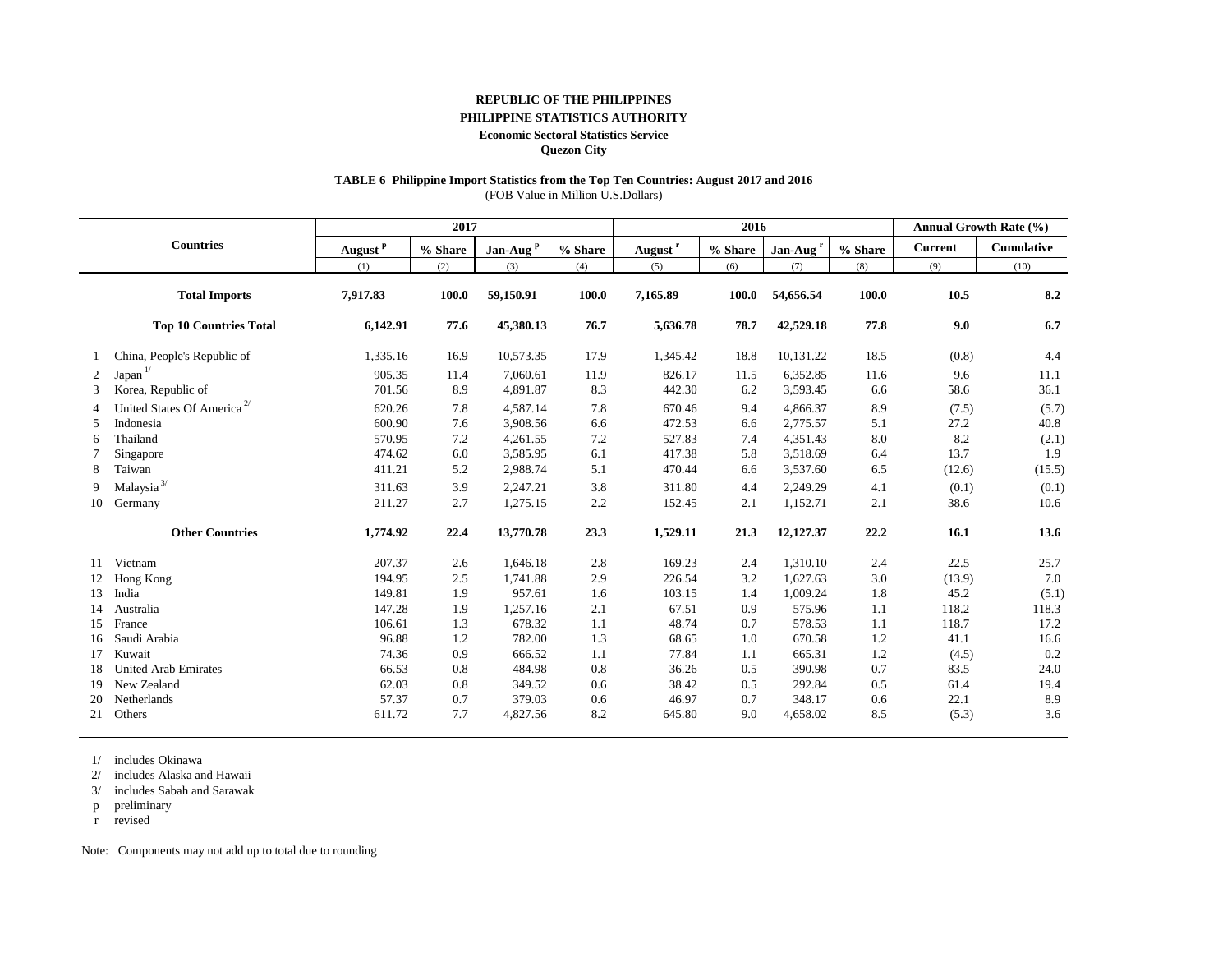#### **TABLE 8 Balance of Trade by Major Trading Partners: August 2017** (FOB Value in Million U.S. Dollars)

|                                                    | <b>Countries</b>                                                                                                                                                                         | <b>Total Trade</b>                                                                                           | Imports <sup>p</sup>                                                                                      | Exports <sup>r</sup>                                                                                     | <b>Balance of Trade in Goods</b><br>(4)                                                                                 |  |
|----------------------------------------------------|------------------------------------------------------------------------------------------------------------------------------------------------------------------------------------------|--------------------------------------------------------------------------------------------------------------|-----------------------------------------------------------------------------------------------------------|----------------------------------------------------------------------------------------------------------|-------------------------------------------------------------------------------------------------------------------------|--|
|                                                    |                                                                                                                                                                                          | (1)                                                                                                          | (2)                                                                                                       | (3)                                                                                                      |                                                                                                                         |  |
|                                                    | <b>Total</b>                                                                                                                                                                             | 13,424.66                                                                                                    | 7,917.83                                                                                                  | 5,506.83                                                                                                 | (2,410.99)                                                                                                              |  |
|                                                    | China, People's Republic of                                                                                                                                                              | 1,940.20                                                                                                     | 1,335.16                                                                                                  | 605.04                                                                                                   | (730.13)                                                                                                                |  |
| 2                                                  | Japan <sup>1/</sup>                                                                                                                                                                      | 1,732.71                                                                                                     | 905.35                                                                                                    | 827.36                                                                                                   | (77.99)                                                                                                                 |  |
| 3<br>4<br>5<br>6<br>8<br>9<br>10<br>11<br>12<br>13 | United States Of America <sup>2/</sup><br>Hong Kong<br>Korea, Republic of<br>Thailand<br>Singapore<br>Indonesia<br>Taiwan<br>Malaysia <sup>3/</sup><br>Germany<br>Vietnam<br>Netherlands | 1,455.22<br>987.59<br>918.30<br>828.16<br>772.16<br>684.71<br>615.56<br>453.47<br>442.37<br>283.27<br>264.13 | 620.26<br>194.95<br>701.56<br>570.95<br>474.62<br>600.90<br>411.21<br>311.63<br>211.27<br>207.37<br>57.37 | 834.96<br>792.64<br>216.74<br>257.21<br>297.54<br>83.81<br>204.36<br>141.84<br>231.10<br>75.89<br>206.76 | 214.71<br>597.68<br>(484.81)<br>(313.74)<br>(177.08)<br>(517.09)<br>(206.85)<br>(169.80)<br>19.83<br>(131.48)<br>149.39 |  |
| 14                                                 | India                                                                                                                                                                                    | 194.31                                                                                                       | 149.81                                                                                                    | 44.51                                                                                                    | (105.30)                                                                                                                |  |
| 15<br>16<br>17<br>18<br>19                         | Australia<br>France<br>Saudi Arabia<br>Portugal<br><b>United Arab Emirates</b>                                                                                                           | 186.64<br>180.60<br>102.67<br>98.82<br>98.61                                                                 | 147.28<br>106.61<br>96.88<br>1.53<br>66.53                                                                | 39.35<br>73.98<br>5.79<br>97.29<br>32.07                                                                 | (107.93)<br>(32.63)<br>(91.08)<br>95.76<br>(34.46)                                                                      |  |
| 20<br>21                                           | UK Great Britain and N. Ireland<br>Others                                                                                                                                                | 94.49<br>1,090.67                                                                                            | 54.58<br>692.00                                                                                           | 39.92<br>398.67                                                                                          | (14.66)<br>(293.33)                                                                                                     |  |

1/ includes Okinawa

2/ includes Alaska and Hawaii

3/ includes Sabah and Sarawak

p preliminary

r revised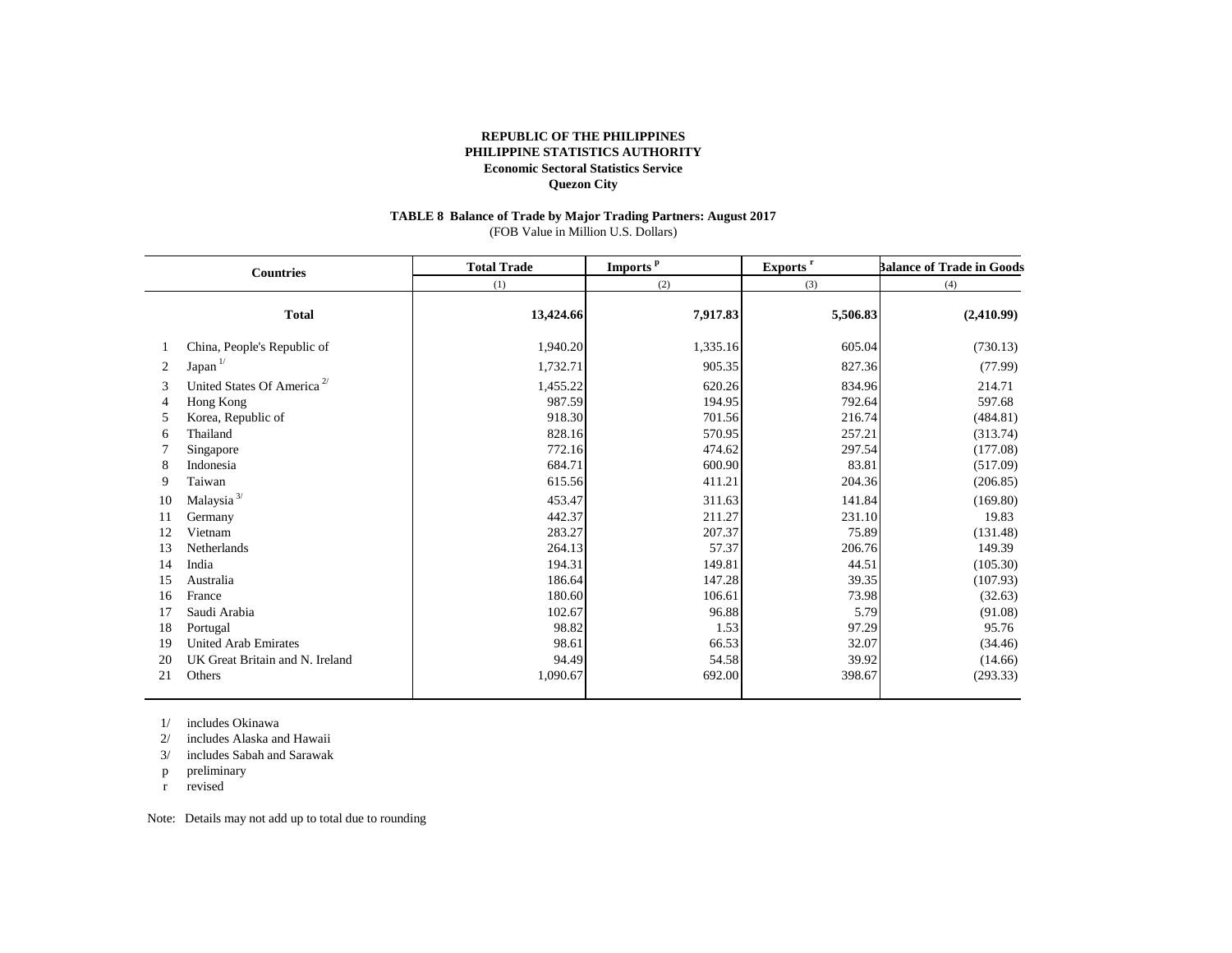# **TABLE 9 Philippine Export Statistics by Selected Economic Bloc: August 2017 and 2016**

(FOB Value in Million U.S. Dollars)

|  |                                                |          | 2017    |            |         | 2016                |         |                      | <b>Annual Growth Rate (%)</b> |                |                    |
|--|------------------------------------------------|----------|---------|------------|---------|---------------------|---------|----------------------|-------------------------------|----------------|--------------------|
|  | <b>Economic Bloc</b>                           |          | % Share | $Jan-Augp$ | % Share | August <sup>r</sup> | % Share | Jan-Aug <sup>'</sup> | % Share                       | <b>Current</b> | <b>Cummulative</b> |
|  |                                                |          | (2)     | (3)        | (4)     | (5)                 | (6)     | (7)                  | (8)                           | (9)            | (10)               |
|  | <b>Total Exports</b>                           | 5,506.83 | 100.0   | 42,105.24  | 100.0   | 5,036.07            | 100.0   | 37,156.54            | 100.0                         | 9.3            | 13.3               |
|  | East Asia $^{1/}$                              | 2.649.47 | 48.1    | 20,439.77  | 48.5    | 2,578.13            | 51.2    | 18,491.32            | 49.8                          | 2.8            | 10.5               |
|  | A S E A N <sup>2</sup>                         | 860.36   | 15.6    | 6,328.24   | 15.0    | 755.30              | 15.0    | 5,637.25             | 15.2                          | 13.9           | 12.3               |
|  | United States of America <sup>3/</sup>         | 834.96   | 15.2    | 6,229.55   | 14.8    | 777.14              | 15.4    | 5,920.55             | 15.9                          | 7.4            | 5.2                |
|  | European Union (EU) <sup><math>4/</math></sup> | 790.58   | 14.4    | 6.147.09   | 14.6    | 602.11              | 12.0    | 4.601.48             | 12.4                          | 31.3           | 33.6               |
|  | Others                                         | 371.47   | 6.7     | 2,960.60   | 7.0     | 323.41              | 6.4     | 2,505.94             | 6.7                           | 14.9           | 18.1               |

1/ includes China, Hong Kong, Japan, Macau, Mongolia, N. Korea, S. Korea, Taiwan

2/ includes Brunei Darussalam, Cambodia, Indonesia, Laos, Malaysia, Myanmar, Singapore, Thailand, Vietnam

3/ includes Alaska and Hawaii

includes Austria, Belgium, Bulgaria, Cyprus, Czech Republic, Denmark, Estonia, Finland, France, Germany, Greece, Hungary, Ireland, Italy, Latvia, Lithuania, Luxembourg,

4/ Malta, Netherlands, Poland, Portugal, Romania, Slovakia, Slovenia, Spain, Sweden and UK Great Britain

p preliminary

r revised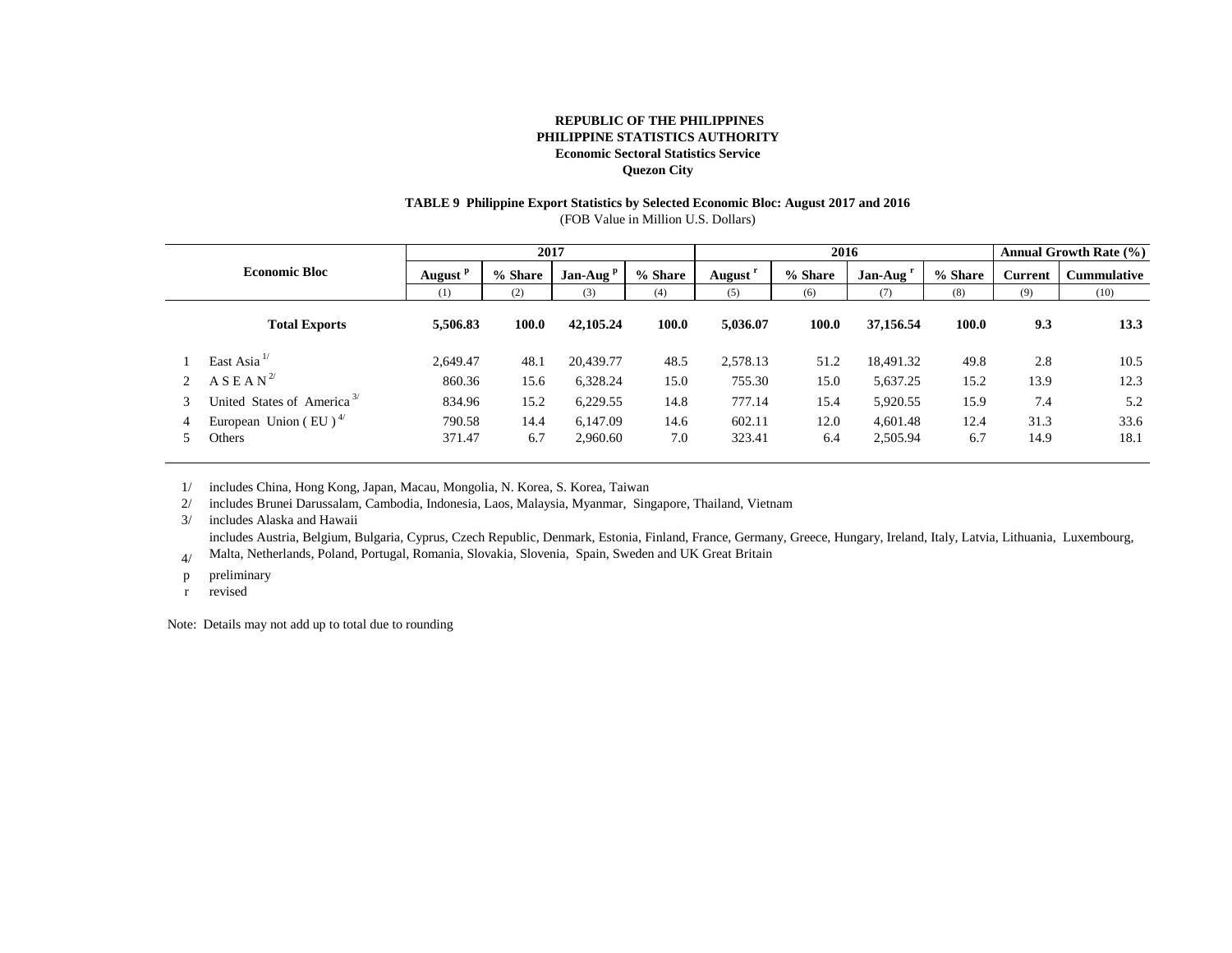# **TABLE 10 Philippine Import Statistics by Selected Economic Bloc: August 2017 and 2016**

(FOB Value in Million U.S. Dollars)

|   |                                        |          | 2017    |             |         | 2016                |         |           | Annual Growth Rate (%) |         |                    |
|---|----------------------------------------|----------|---------|-------------|---------|---------------------|---------|-----------|------------------------|---------|--------------------|
|   | <b>Economic Bloc</b>                   |          | % Share | $Jan-Auqp$  | % Share | August <sup>r</sup> | % Share | Jan-Aug   | % Share                | Current | <b>Cummulative</b> |
|   |                                        | (1)      | (2)     | (3)         | (4)     | (5)                 | (6)     | (7)       | (8)                    | (9)     | (10)               |
|   | <b>Total Imports</b>                   | 7.917.83 | 100.0   | 59,150.91   | 100.0   | 7.165.89            | 100.0   | 54,656.54 | 100.0                  | 10.5    | 8.2                |
|   | East Asia $^{1/}$                      | 3,551.73 | 44.9    | 27, 277. 31 | 46.1    | 3,313.66            | 46.2    | 25,298.35 | 46.3                   | 7.2     | 7.8                |
|   | A S E A N <sup>2</sup>                 | 2,168.72 | 27.4    | 15,730.57   | 26.6    | .904.02             | 26.6    | 14,237.99 | 26.0                   | 13.9    | 10.5               |
| 3 | European Union (EU) $^{3/}$            | 662.49   | 8.4     | 4,294.10    | 7.3     | 527.11              | 7.4     | 4,318.11  | 7.9                    | 25.7    | (0.6)              |
|   | United States of America <sup>4/</sup> | 620.26   | 7.8     | 4,587.14    | 7.8     | 670.46              | 9.4     | 4,866.37  | 8.9                    | (7.5)   | (5.7)<br>22.3      |
|   | Others                                 | 914.62   | 11.6    | 7,261.78    | 12.3    | 750.64              | 10.5    | 5,935.72  | 10.9                   | 21.8    |                    |

1/ includes China, Hong Kong, Japan, Macau, Mongolia, N. Korea, S. Korea, Taiwan

2/ includes Brunei Darussalam, Cambodia, Indonesia, Laos, Malaysia, Myanmar, Singapore, Thailand, Vietnam includes Austria, Belgium, Bulgaria, Cyprus, Czech Republic, Denmark, Estonia, Finland, France, Germany, Greece, Hungary, Ireland, Italy, Latvia, Lithuania, Luxembourg,

3/ Malta, Netherlands, Poland, Portugal, Romania, Slovakia, Slovenia, Spain, Sweden and UK Great Britain

4/ includes Alaska and Hawaii

p preliminary

r revised

Note: Components may not add up to total due to rounding